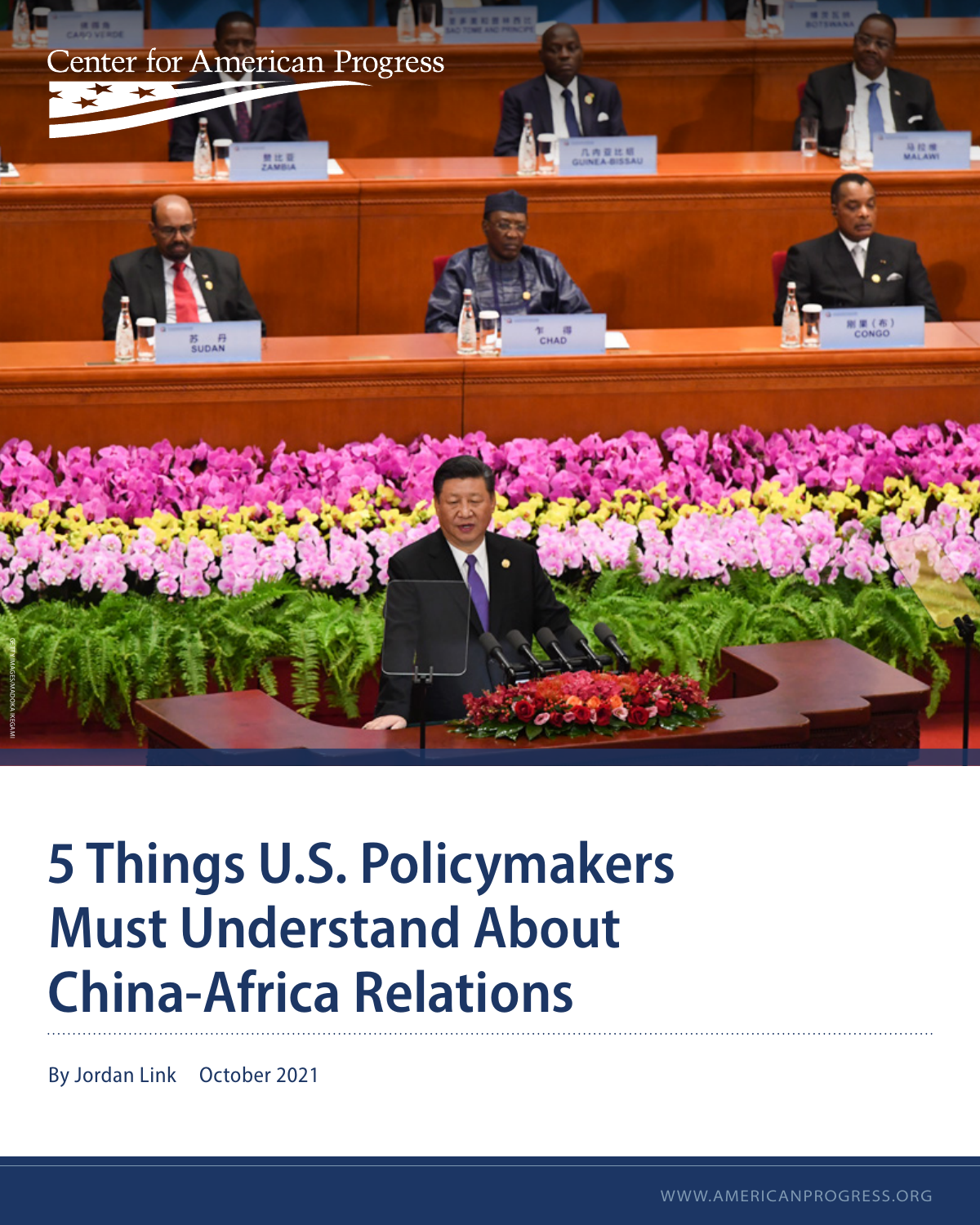### **Contents**

### **Introduction and summary**

- **Africans view the United States and China favorably**
- **Chinese activity creates jobs in Africa, albeit low-skill ones**
- **'Debt trap diplomacy' lacks evidence, but transparency is a key concern**
- **Warnings about Chinese technology fail to resonate with African governments**
- **Chinese commercial activity has harmed the environment in many African countries**
- **Recommendations**
- **Conclusion**
- **About the author and acknowledgments**
- **Endnotes**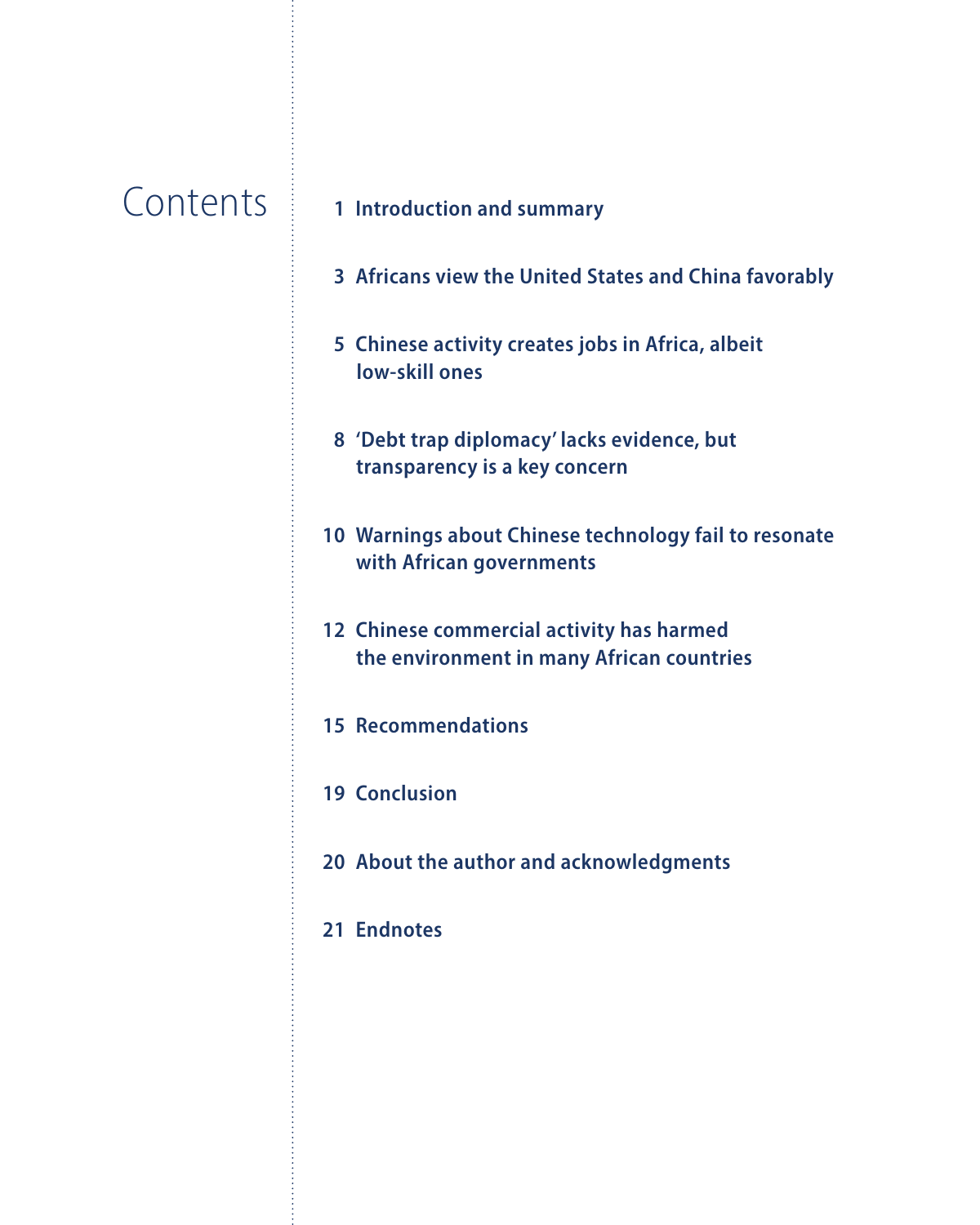### Introduction and summary

The eighth convening of the Forum on China-Africa Cooperation (FOCAC), likely to be held late this year, marks more than 20 years of high-level and institutionalized dialogue between Beijing and African leaders. The forum serves as a joint platform allowing Chinese and African officials to formulate how Chinese engagement can support African development goals and other ongoing initiatives. Over the years, Chinese leaders have used FOCAC to announce pledges for development financing in Africa.

U.S. policymakers on both sides of the aisle have grown more anxious about Beijing's role on the African continent as China-Africa relations have deepened in a variety of areas, including trade and commercial ties, military-security relations, and technology. However, American policymakers across the political spectrum have not prioritized African countries when it comes to U.S. foreign policy plans. Rather, Washington's limited focus on Africa has lacked coordination and now is often unsettled by an ill-defined concept of "Chinese influence." When former President Donald Trump's administration unveiled a new strategy for Africa, it framed the continent as a venue for competition with Beijing, rather than offering a positive vision for U.S.-Africa relations.<sup>1</sup> The Biden administration has sought to refocus the Trump administration's Prosper Africa initiative, a campaign to increase two-way trade and investment with African countries.<sup>2</sup> In April 2021, U.S. Secretary of State Antony Blinken held virtual meetings with Kenyan President Uhuru Kenyatta, Kenyan Cabinet Secretary for Foreign Affairs Ambassador Raychelle Omamo, Nigerian President Muhammadu Buhari, and Nigerian Foreign Minister Geoffrey Onyeama to discuss mutual goals and shared concerns.<sup>3</sup>

It is critical that the United States works to rebalance its relations with African countries, especially as the continent undergoes dramatic demographic and economic changes. Africa's population is expected to double to 2.5 billion by 2050, accounting for more than one-quarter of the global population.<sup>4</sup> In addition, prior to the COVID-19 pandemic, the continent was home to 7 of the world's 10 fastest-growing economies.<sup>5</sup> As Africa expert Judd Devermont argues, "every global problem is going to have an African dimension to it."<sup>6</sup> From climate change and pandemic responses to cyber governance, African countries are sure to play a significant role in the future of global affairs.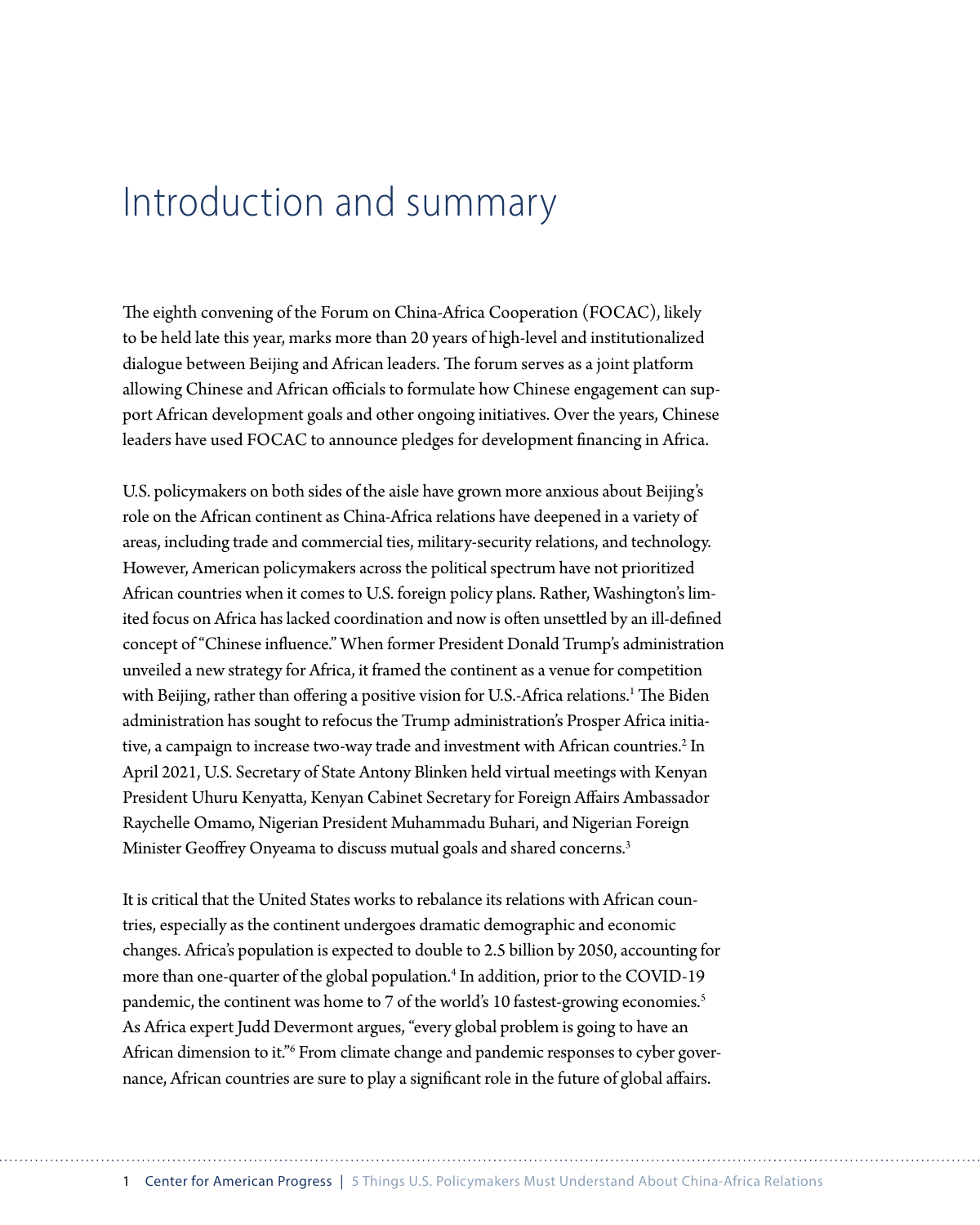U.S. policymakers must realize that if they are unable to advance U.S.-Africa relations in the near future, they will miss a crucial opportunity to participate in a rapidly changing region where American national interests are at stake. Most importantly, the United States cannot continue to rely solely on a strategy of criticizing Beijing's engagement across Africa. This report outlines five key realities of China's role in Africa that U.S. policymakers need to understand in order to get U.S. Africa-focused policy right:

1. Africans view the United States and China favorably.

- 2. Chinese economic activities across Africa are not solely extractive and create jobs.
- 3. The claim that China is engaged in so-called debt trap diplomacy lacks evidence, but transparency is still a key concern.
- 4. Chinese state financing is paving the way for Chinese companies to dominate telecommunications infrastructure development in many African nations.
- 5. Chinese commercial activity has harmed the environment in many African countries.

American officials need to understand China's activities in Africa to contextualize their own policy and, in some cases, learn from Chinese successes and failures. Fundamentally, Chinese engagement across Africa is important because it is meeting the needs of one or more powerful local constituencies, from the creation of jobs to providing needed technology and related infrastructure. This report offers recommendations for U.S. policymakers to advance their own positive agenda in Africa by meeting Africa's needs. These needs include increasing donations of COVID-19 vaccines to African countries, helping African partners develop local laws to improve outcomes from foreign investment and lending, institutionalizing the U.S.-Africa Leaders Summit, and forming and funding an export-credit coalition to provide alternatives to Chinese government lending.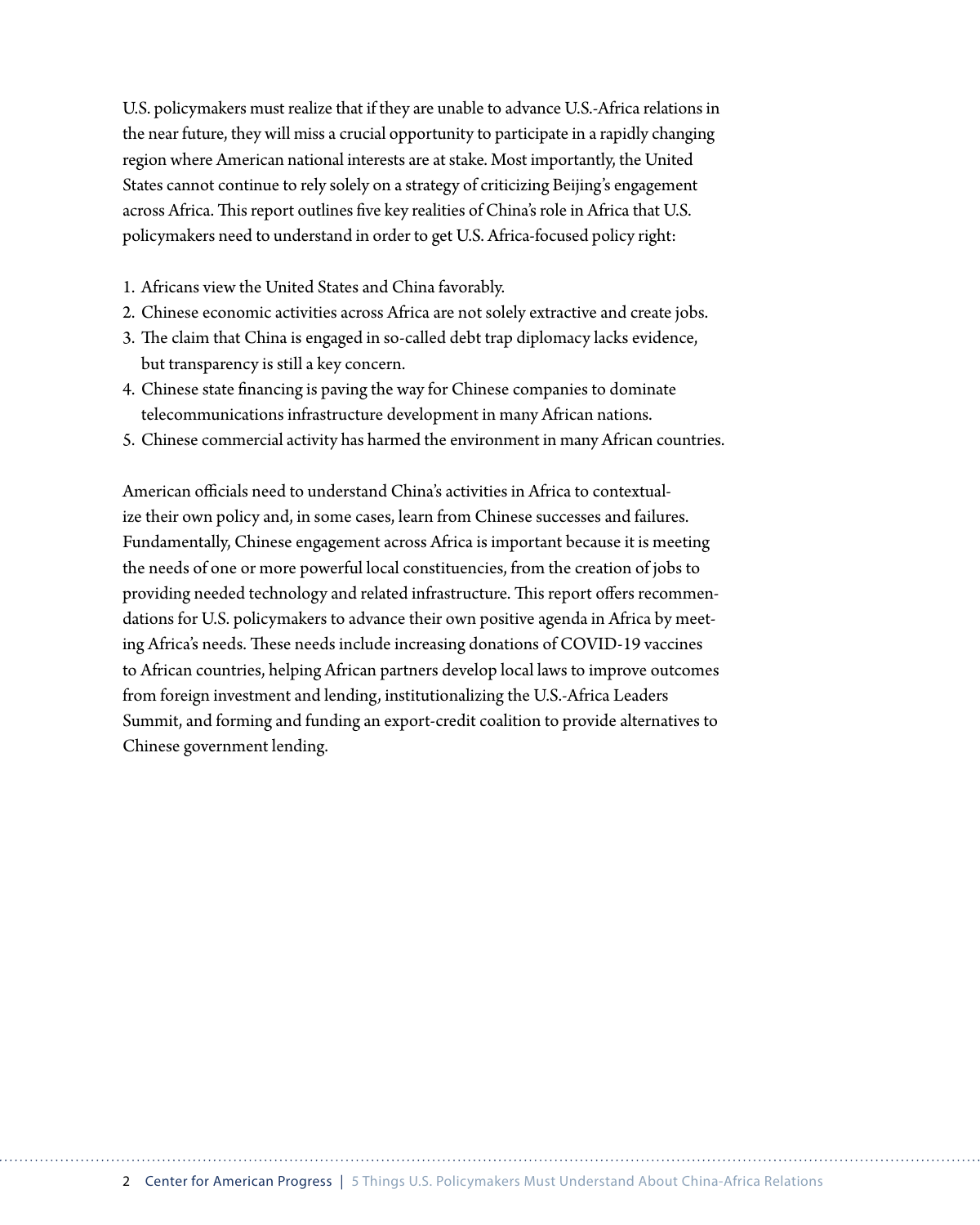# Africans view the United States and China favorably

While U.S. policymakers warn the American public and the rest of the world of the dangers of Beijing's influence, populations in many African countries do not see Chinese engagement in the same light. The latest public attitudes surveys, conducted in 18 African countries between 2019 and 2020 by the nonpartisan research institution Afrobarometer, reveal that perceptions of China's political and economic influence across the continent are positive.<sup>7</sup> For example, 59 percent of individuals interviewed believe China's economic and political influence is "somewhat or very positive."<sup>8</sup>

Comparatively, 58 percent of those interviewed think the United States has a "somewhat positive or mostly positive" economic and political influence in their home countries, showing that despite seeming neglect on the U.S. side, America is still viewed positively among African populations.<sup>9</sup> In fact, a higher percentage of survey participants believe China's economic and political influence is "somewhat negative or very negative" than believe the same regarding the United States—15 percent to 13 percent, respectively.<sup>10</sup> The average level of "somewhat positive or very positive" views on China's economic and political influence has also dropped slightly across Africa over the years. Afrobarometer's 16-country poll average from 2014 to 2015 was 65 percent.<sup>11</sup> Currently, the 18-country poll average stands at 60 percent.<sup>12</sup>

The African public surveyed sees neither the United States nor China as a strong model for future development. However, when asked to pick the country that represents the best model for future development, it gave the United States the highest percentage of the vote: 32 percent of respondents chose the United States, while 23 percent chose China.<sup>13</sup>

Despite the resources the Chinese government has dedicated to fostering China-Africa relations, what China offers is not perceived as overwhelmingly better than what's offered by the United States. At the U.N. General Assembly in September 2017, nine African leaders told then-President Trump that "we would prefer to do business with the United States and other western countries, but *you aren't there* … unlike China."14 (emphasis added)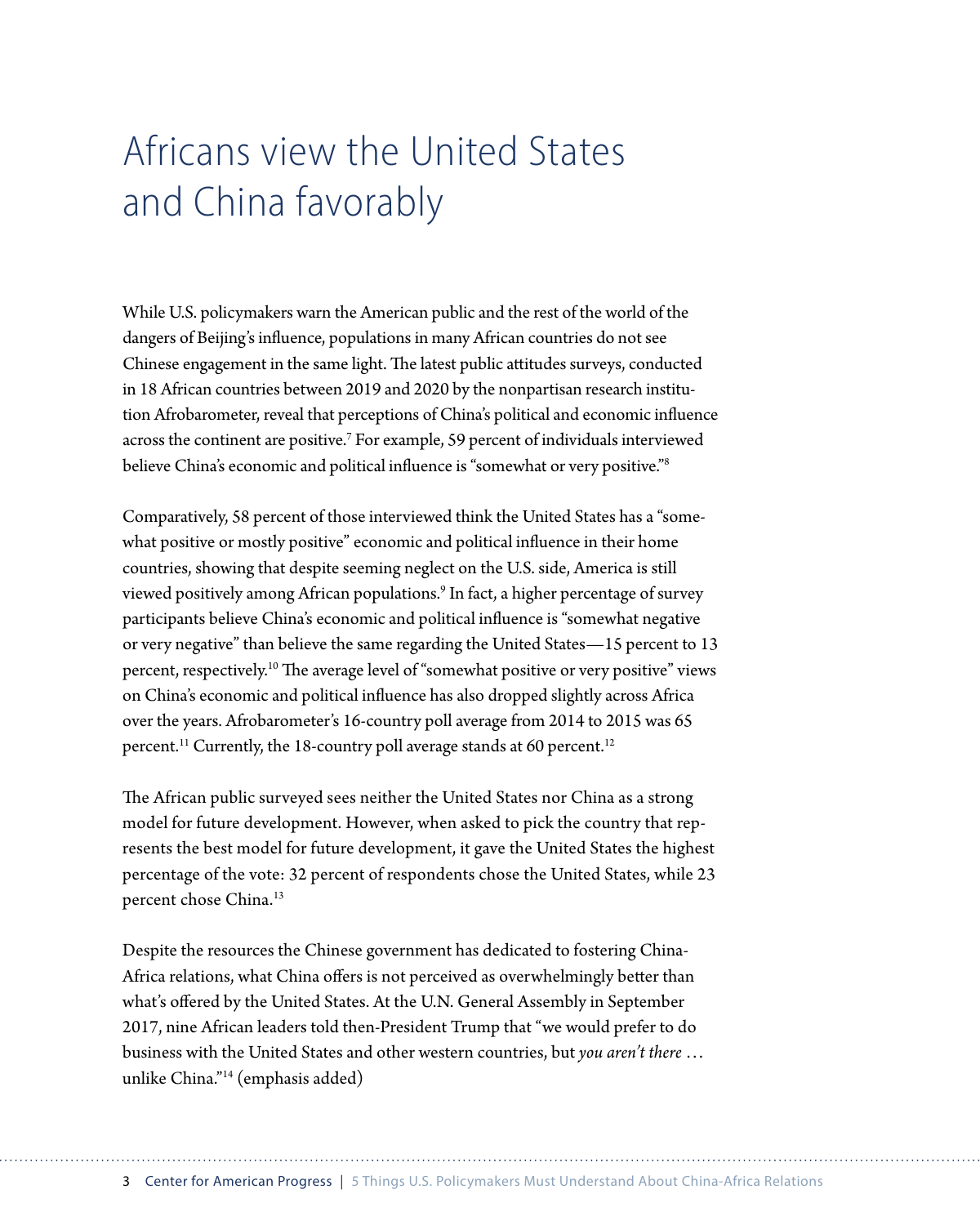Moving forward, U.S. policymakers should track how individual African countries react to Washington's and Beijing's handling of the COVID-19 pandemic and race issues, areas where both countries have mixed records. African leaders have criticized both governments for their handling of the pandemic.15 For example, Nigerian Cabinet Minister Oby Ezekwesili criticized China for its mismanagement of the outbreak and demanded Beijing compensate Africa for damages caused by the pandemic.<sup>16</sup> Further, the African Group, a regional group at the United Nations composed of 54 member states from the African continent, backed the European Union's resolution calling for an independent inquiry into the origins of the coronavirus pandemic.17 African leaders also openly criticized Trump for his tweets claiming that the World Health Organization, led by Ethiopian Dr. Tedros Adhanom Ghebreyesus, was "China centric."18

African leaders have voiced deep reservations about both Chinese and U.S. race policies. In 2020, officials in Nigeria and Ghana voiced their concerns regarding discrimination targeting Africans in Guangzhou.<sup>19</sup> The murder of George Floyd also evoked critical responses from African leaders such as Ghanaian President Nana Akufo-Addo, who took to Twitter to say, "It cannot be right that, in the 21st century, the U.S., this great bastion of democracy, continues to grapple with the problem of systemic racism."<sup>20</sup>

As concerns over Chinese influence in Africa grow among U.S. policymakers, it is critical to realize that positive perceptions in African countries toward China do not drastically outpace those toward the United States. There is strong evidence that African citizens and governments are open to partnering with the United States over China if American leadership shows up and delivers.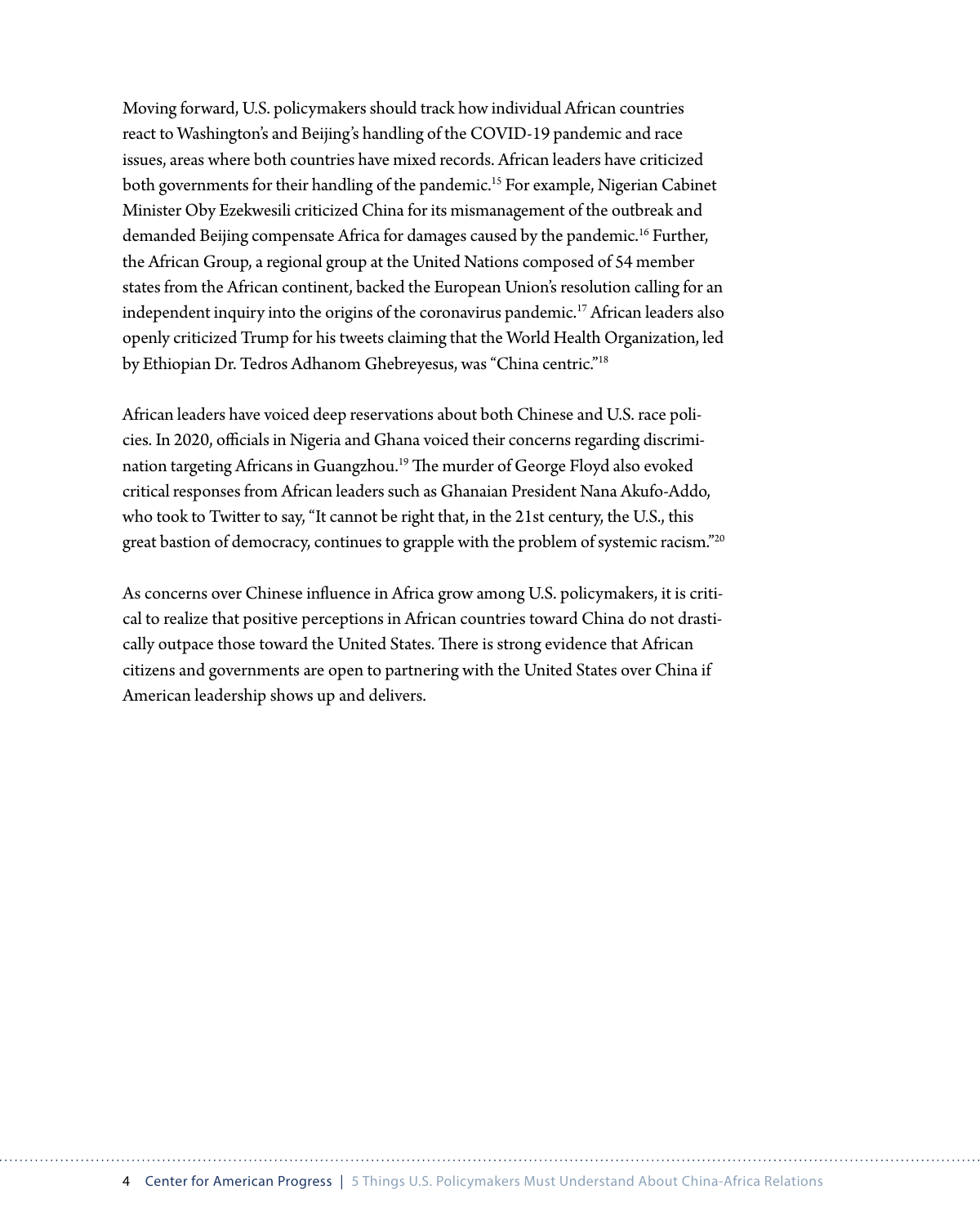## Chinese activity creates jobs in Africa, albeit low-skill ones

As the United States has prioritized other regions in foreign policy, China is currently the African continent's most significant bilateral economic partner. Extensive economic activity has led to concerns that Beijing's state-owned and private enterprises are exclusively extracting resources from African countries and importing Chinese workers for these projects instead of employing local African labor.

To be sure, there are Chinese workers in Africa. According to Chinese government data, in 2019, there were a total of  $182,745$  workers across the continent.<sup>21</sup> That same year, the top five countries with Chinese workers were Algeria (42,999), Angola (22,868), Nigeria (12,199), Zambia (8,906), and Kenya (8,348). These five countries accounted for slightly more than 50 percent of all Chinese workers in Africa at the end of 2019; Algeria alone accounts for just less than 25 percent.

However, extensive research shows that Chinese firms in Africa also create jobs for local workers. Field research conducted in 2013 by Tang Xiaoyang, the deputy director of the Carnegie-Tsinghua Center for Global Policy, demonstrates that China-Africa Cotton has created thousands of jobs for local workers in Malawi and Zambia and contracts with more than 100,000 farmers throughout Southern Africa.<sup>22</sup> A 2015 survey of 73 different Chinese manufacturing companies across three Ethiopian industrial zones found that Chinese factories employed nearly 28,000 Ethiopians and fewer than 1,500 Chinese expats.23 In other words, approximately 95 percent of the workforce were local hires. Other research from 2015 conducted by scholars at the Hong Kong University of Science and Technology shows that 85 percent of workers across 400 Chinese companies were Africans.<sup>24</sup> A 2017 McKinsey & Company study found that in the 4,832 Chinese-owned firms in Africa it surveyed, 89 percent of employees were African—with nearly 300,000 jobs created for local workers.<sup>25</sup> The authors of that study argue that if this figure were scaled across their estimate of 10,000 Chinese-owned firms across Africa, Chinese-owned businesses would employ several million Africans. Other research conducted from 2016 to 2019 demonstrates similar findings in Chinese-backed wind energy projects in Ethiopia. Two projects surveyed—Adama 1 and Adama 2, which are responsible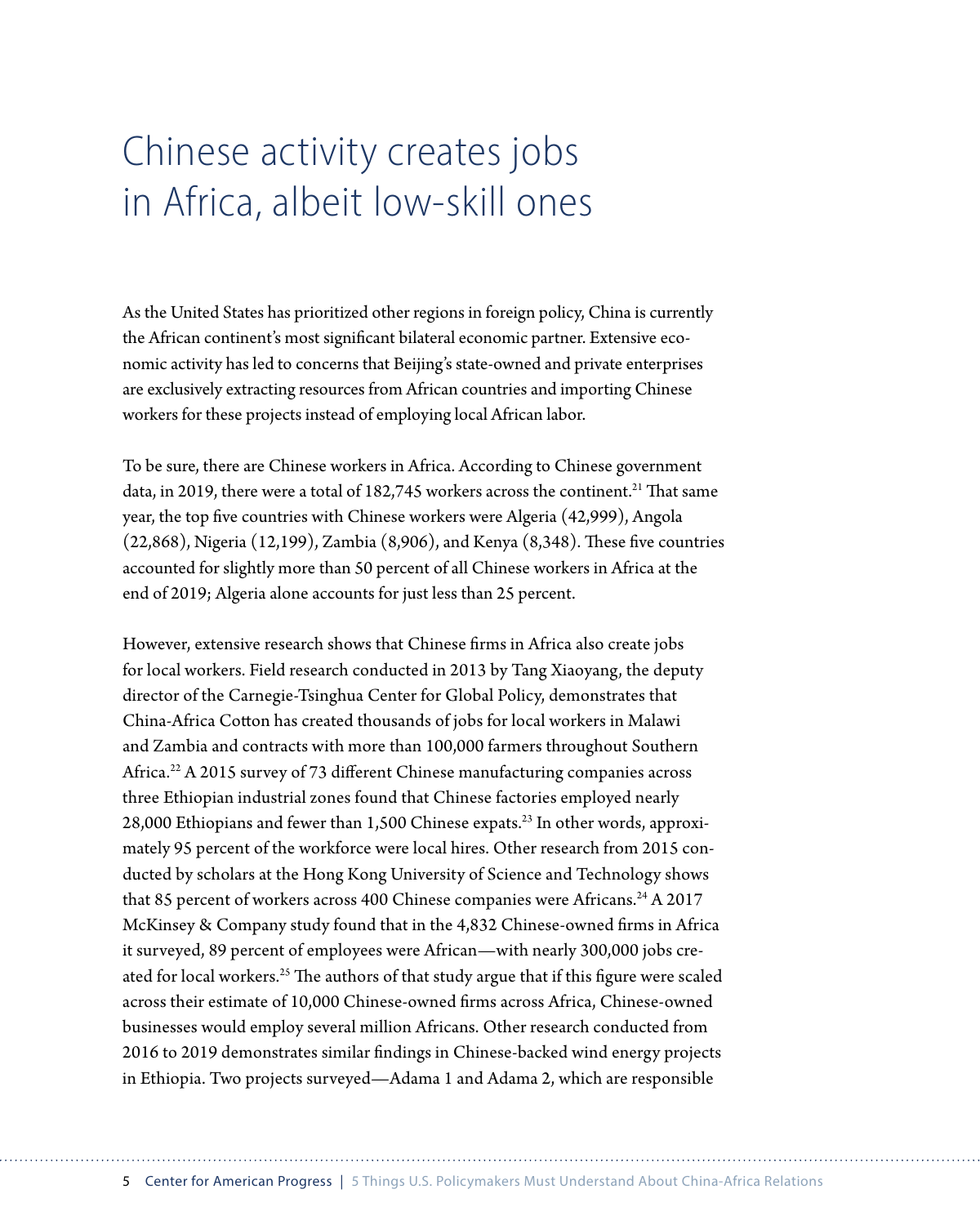for nearly 5 percent of all Ethiopia's electricity generation—employed roughly 75 percent and 81 percent local workers, respectively, for a total of approximately 2,000 local Ethiopian workers.<sup>26</sup>

When compared with non-Chinese foreign firms operating in Africa, Chinese enterprises employ close to the same percentage of local workers. A 2016 comparative research project examining 12 ongoing construction projects in Ghana found that hiring practices by Chinese firms were similar to those of other foreign construction enterprises.27 This research analyzed six Chinese-led projects, three foreign-led projects not of Chinese origin, and three Ghanaian-led projects. The Chinese-owned enterprises surveyed employed 90 percent local hires. Other foreign-led projects employed 93 percent local hires. Surprisingly, Ghanaian enterprises had the lowest share of local employees at 85 percent.<sup>28</sup> Another project conducted between 2016 and 2017 by researchers at SOAS University of London surveyed 37 firms in Angola and 40 firms in Ethiopia, of which about half were Chinese-owned. In Angola, 74 percent of workers employed by the Chinese firms were local Angolans, while 90 percent of employees in Ethiopia were Ethiopian.<sup>29</sup>

Despite significant evidence of Chinese-led job creation, however, issues remain with the labor practices of Chinese-firms in Africa. Most notably, Chinese managers do not often promote local Africans to higher ranks within Chinese-owned businesses. According to McKinsey, only 44 percent of local managers at Chinese-owned companies surveyed were African. Frangton Chiyemura, a lecturer in international development, found that top management and technical positions at Chinese-backed wind energy projects in Ethiopia remain dominated by Chinese employees.30 Tang Xiaoyang has also found that the proportion of African employees is often much lower in companies offering high-skill and technical jobs.<sup>31</sup>

Besides disparities in promotion opportunities, reports have highlighted various instances of alleged labor rights violations and human rights abuses by Chinese companies in Africa. African workers have complained of low wages and poor working and living conditions.32 In a 2020 incident, two Zimbabwean miners were allegedly shot by their Chinese employer during a dispute over wages, when one worker confronted his employer regarding his wages.<sup>33</sup> The Zimbabwe Environmental Lawyers Association stated that the incident demonstrated the "systematic and widespread" abuse of workers by the Chinese company.34 One victim was compensated by the mining company following the incident; the company also covered his medical expenses.<sup>35</sup> The Chinese Embassy in Zimbabwe said it was "highly concerned" by the case and called for a transparent investigation.<sup>36</sup> Unfair Chinese labor practices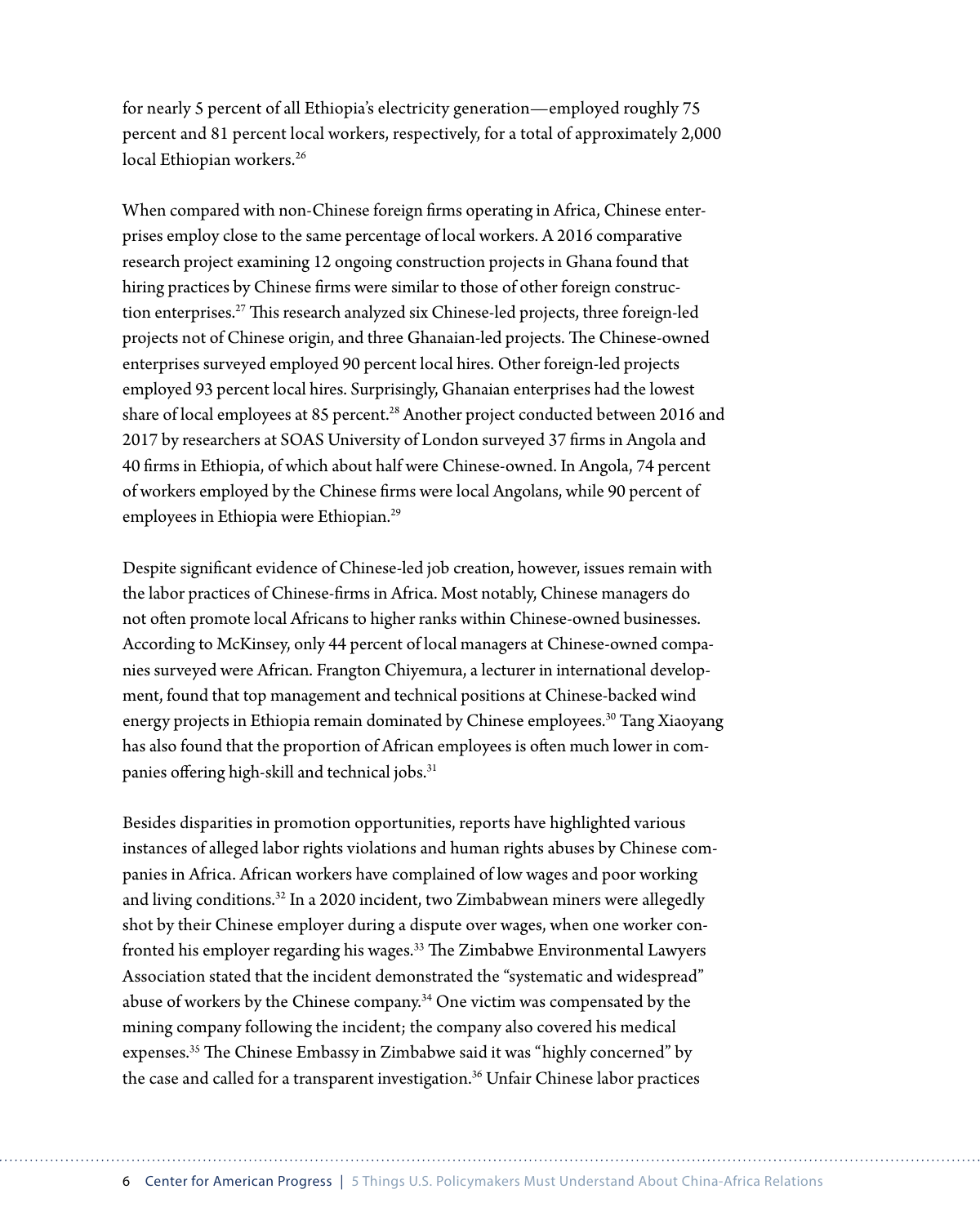in Africa have been a source of concern for workers, labor unions, and human rights organizations for decades.37 Human Rights Watch produced a detailed report in 2011 alleging that "Chinese-run copper mining companies in Zambia routinely flout labor laws and regulations designed to protect workers' safety and the right to organize."38 The report shed light on poor health and safety conditions, regular 12- to 18-hour shifts of hard labor, and anti-union practices.<sup>39</sup> All such activities highlighted in the report represented a gross violation of Zambia's labor laws.<sup>40</sup>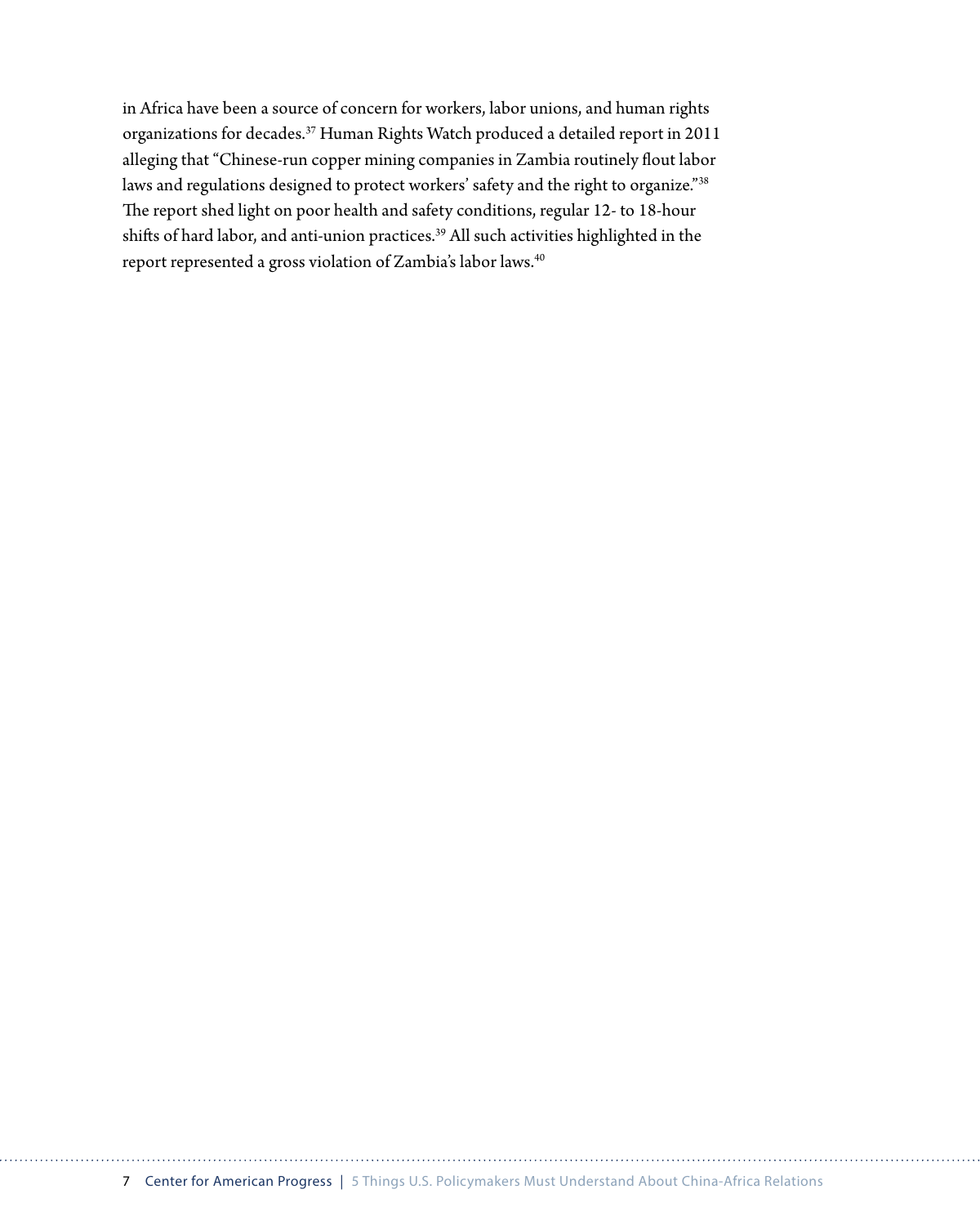# 'Debt trap diplomacy' lacks evidence, but transparency is a key concern

The practice of so-called debt trap diplomacy—the theory that Beijing uses loans to saddle foreign countries with debt in order to force governments to hand over strategic assets such as ports and railways—has gripped many U.S. policymakers.<sup>41</sup> This narrative has been dismissed by many experts as fiction.<sup>42</sup> To date, there is no evidence of the Chinese government seizing an asset in response to an unpaid debt owed by an African government. Officials from South Africa, Uganda, Zambia, Rwanda, Ethiopia, Djibouti, and the African Development Bank have all rejected the debt trap narrative.<sup>43</sup> Even the most widely cited example of debt trap diplomacy outside Africa, the Hambantota port in Sri Lanka, has been shown to actually be a more complicated problem created by "a persistent balance of payment (BOP) crisis resulting from the reduction of trade over the years" while the port faced external debt servicing costs, most of which were not Chinese loans. At the end of 2017, Chinese loans only amounted to 10 percent of Sri Lanka's total debt.<sup>44</sup> International sovereign bonds composed the largest part of Sri Lanka's total foreign debt at 39 percent. In the face of external debt servicing costs, Sri Lanka needed foreign currency inflows. Sri Lanka leased the Hambantota port to China Merchants Port Holdings Co. Ltd. to increase its foreign reserves.<sup>45</sup>

Nevertheless, Chinese lending across Africa remains a complex story. The Chinese government is the African continent's largest bilateral creditor, holding 21 percent of all African debt.<sup>46</sup> Researchers at the Johns Hopkins University School of Advanced International Studies China-Africa Research Initiative have found that from 2000 to 2019, Chinese financiers—both public and private—signed \$153 billion worth of loans spread across 1,141 loan commitments with African governments and their stateowned enterprises.47 The top five borrowers—Angola (\$42.6 billion), Ethiopia (\$13.7 billion), Zambia (\$9.9 billion), Kenya (\$9.2 billion), and Nigeria (\$6.7 billion)—held more than 50 percent of all the Chinese loans to African governments.<sup>48</sup> Resourcebacked lending—loans based on future income from accessing natural resources accounted for 26 percent of all Chinese loans in Africa from 2000 to 2019.<sup>49</sup> Moreover, Angola accounted for 70 percent of China's resource-secured lending.<sup>50</sup>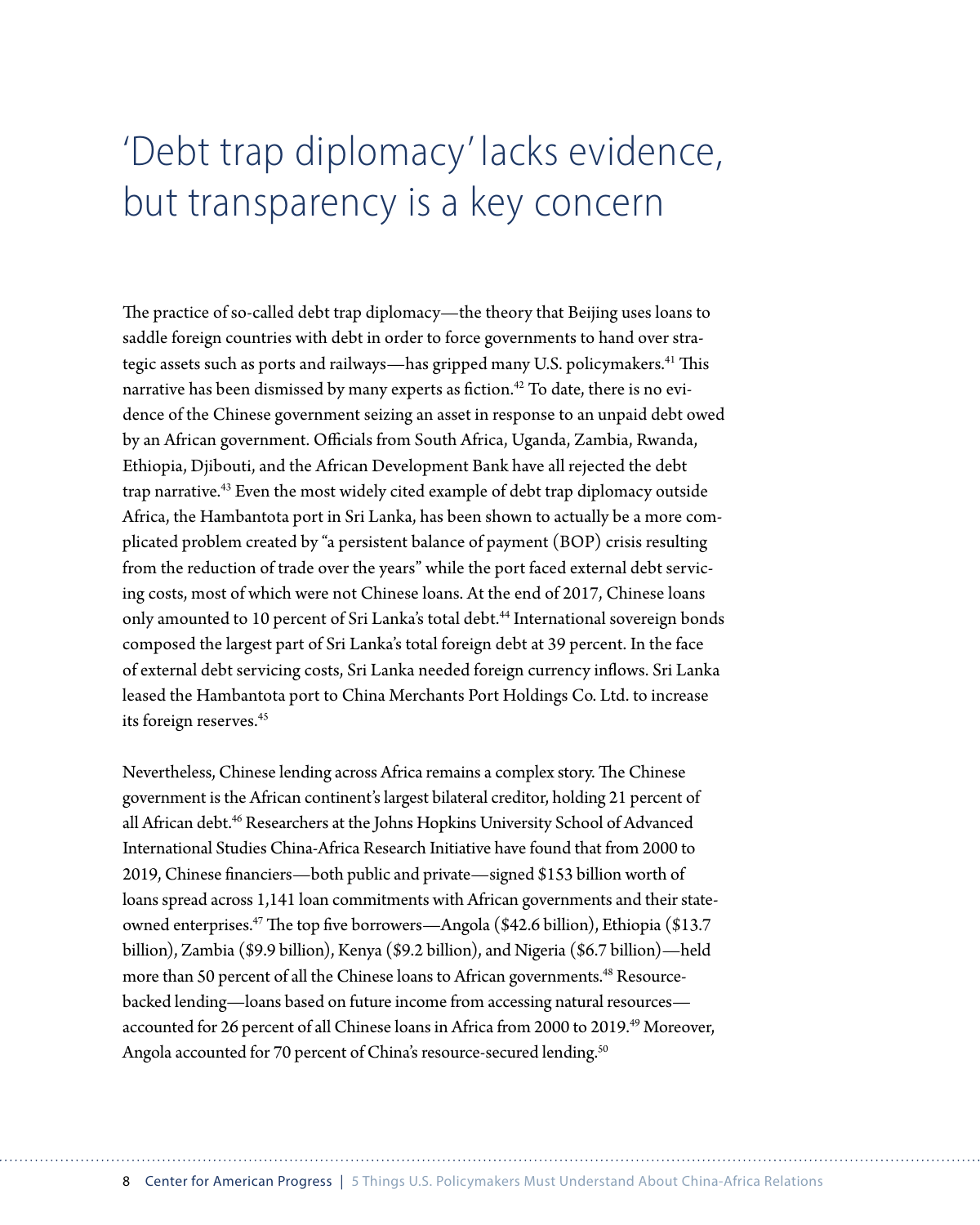Chinese lending is likely under increased international scrutiny due to President Xi Jinping's outward foreign policy push, the Belt and Road Initiative (BRI). Despite the international attention the initiative has spurred regarding major infrastructure projects, Chinese lending to African BRI signatories per year has remained static since the public unveiling of the BRI in 2013.<sup>51</sup> In fact, Chinese lending to African governments peaked as the BRI was launched.52 Since 2014, the amount of total Chinese lending to Africa has hovered around \$10 billion per year, excluding Angola.<sup>53</sup>

Despite a lack of evidence to support the debt trap narrative, policymakers and researchers cannot be fully confident that China does not conduct debt trap diplomacy because Chinese lending is purposefully opaque. Research led by AidData, a research center at the College of William & Mary, demonstrates that Chinese loan contracts often contain confidentiality clauses that prohibit borrowers from revealing the terms or even the existence of the debt.<sup>54</sup> According to AidData's assessment of 100 loan contracts, most of the contracts prevent borrowers from disclosing contract terms or related information unless required by domestic law.<sup>55</sup> These confidentiality requirements are atypical compared with other non-Chinese loans; as AidData concludes, "Borrower confidentiality obligations outside the Chinese sample are rare and narrowly drawn." AidData also found that nearly 75 percent of Chinese loans identified contain clauses that prevent the debt from being restructured in multilateral settings.<sup>56</sup>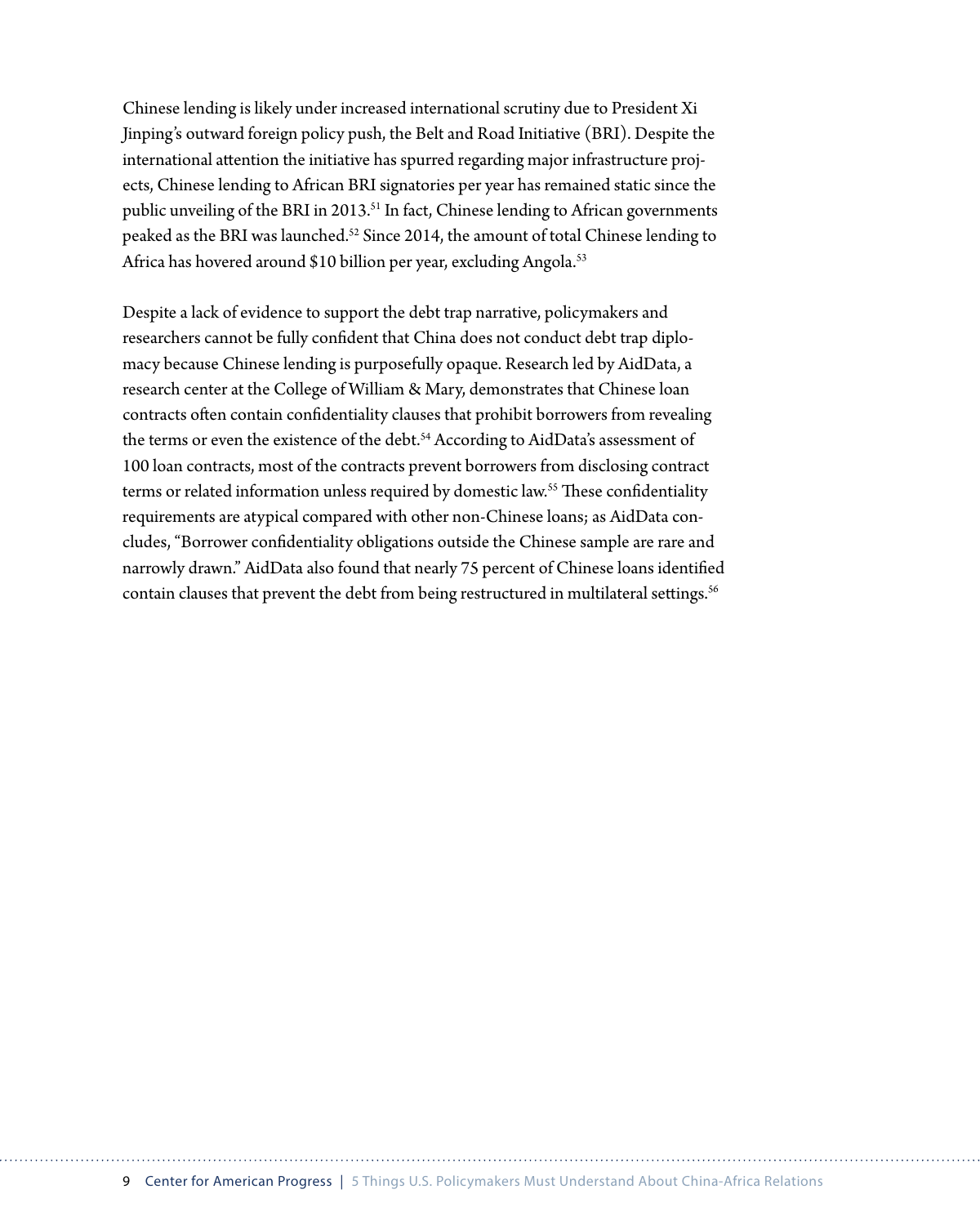# Warnings about Chinese technology fail to resonate with African governments

U.S. officials have long warned other countries about the dangers of adopting 5G telecommunications and surveillance equipment from Chinese companies over concerns of deep connections to Beijing and its surveillance state.<sup>57</sup> However, these warnings do not resonate with many African leaders, as price and basic connectivity outweigh security concerns. Some African leaders have blatantly rejected the merits of U.S. warnings about Huawei, labeling the warnings political. For instance, South African President Cyril Ramaphosa has said the United States is "jealous" of Huawei's success in 5G.58 Kenya's Cabinet Secretary for Information and Communications Technology Joe Mucheru summed up U.S. warnings not to partner with Huawei as merely "political postures."<sup>59</sup>

W. Gyude Moore, former Liberian minister of public works and current senior policy fellow at the Center for Global Development, clearly lays out the calculus facing African countries. The concern is not about whether Huawei or other Chinese technology firms create security vulnerabilities for critical data but more about "basic connectivity," said Moore.<sup>60</sup> He adds, "It is about connecting each country to the internet in a way that is adequate, dependable and affordable."

Despite U.S. warnings, Huawei is a mainstay in African telecommunications networks. Huawei has conducted business in Africa since 1998 and now operates in 40 African countries.<sup>61</sup> Huawei's success in Africa is due in part to the company's access to Chinese state loans. Over the past 20 years, 29 African governments have signed 69 loans with China's state-owned banks and other financial institutions, worth more than \$6 billion, for Huawei projects.<sup>62</sup> ZTE, another prominent Chinese telecommunications equipment provider, has had similar state support from Beijing. Since 2000, the governments of 14 African countries have signed 23 loans for projects involving ZTE, worth more than \$3.7 billion. Researchers with the China-Africa Research Initiative have identified some of the interest rates for these loans, which are often well below market rates. The interest rates for 28 of the 69 loans involving Huawei are publicly available, at an average interest rate of 2.25 percent. Six of the 23 loans involving ZTE also averaged interest rates of 2.25 percent.<sup>63</sup>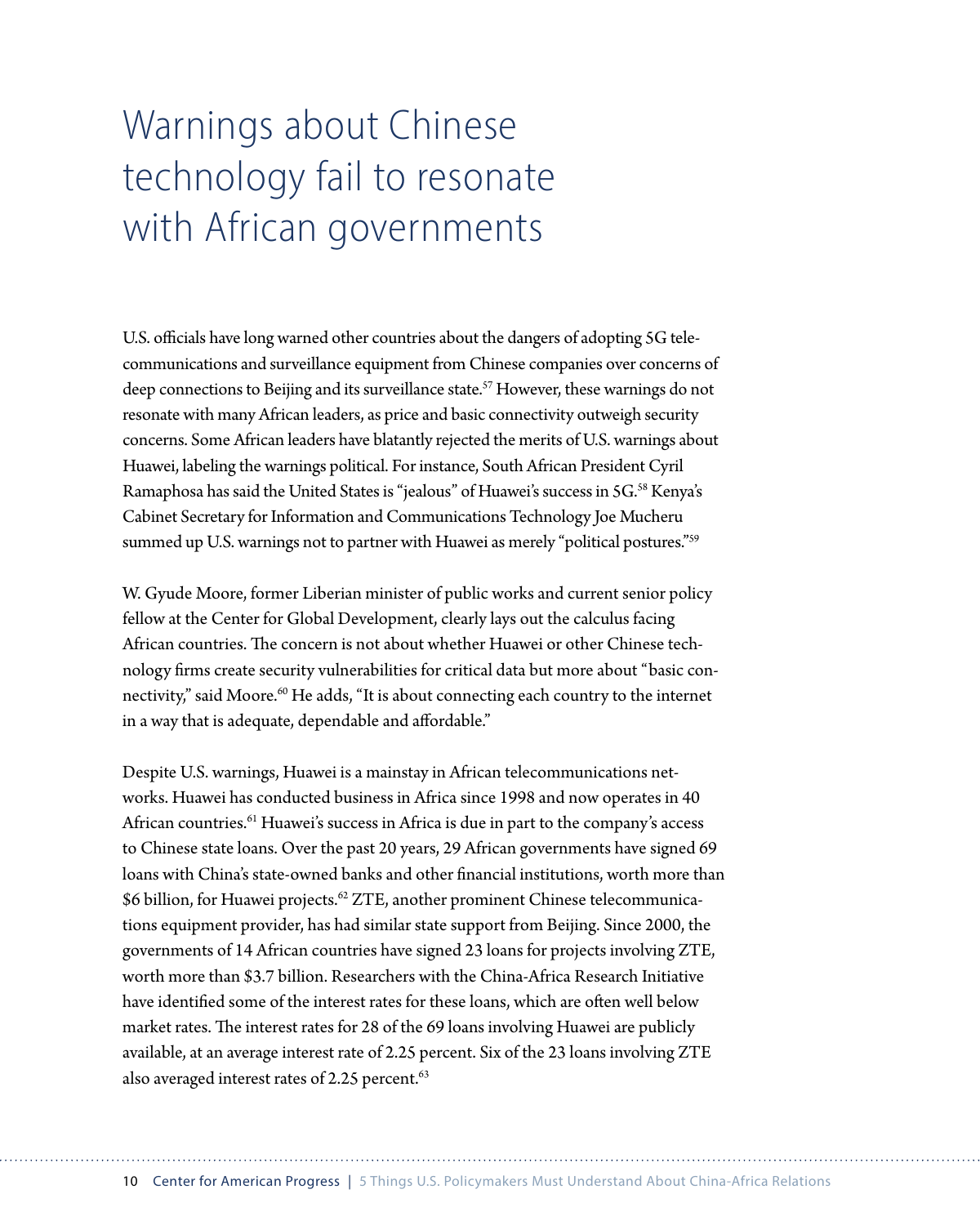Cost will continue to be a determining factor in the telecommunications industry. According to China-Africa expert Cobus van Staden, "one of the key reasons African countries have pushed back against pressure to drop Huawei is that the company is involved at every level of internet provision, from undersea cables … to terrestrial networks to selling mobile phones to African consumers."64 As countries transition to the next generation of telecoms equipment, African governments may need to incorporate at least some Huawei equipment or face the high costs of eliminating Huawei equipment from already-existing networks. Unless U.S. government warnings to avoid technology from Chinese companies are accompanied by financial assistance or a near-peer competitor to Huawei's service offerings, they will likely continue to fall on deaf ears.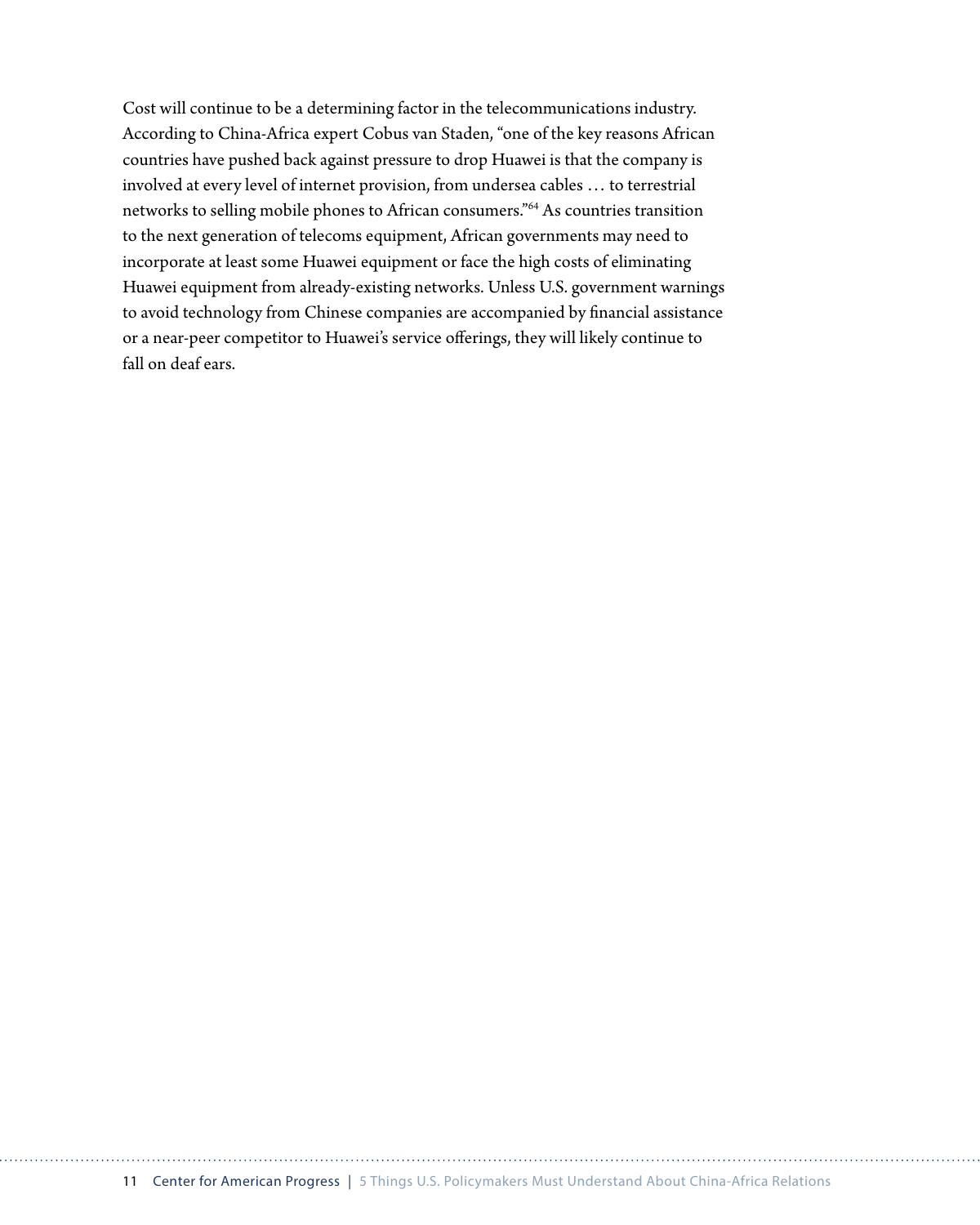# Chinese commercial activity has harmed the environment in many African countries

Chinese activities across Africa raise serious questions about their potential consequences on the environment and climate. Some fallouts from Chinese projects across the continent include the prevalent use of fossil fuels, increased pollution, and heightened incentives for illegal exploitation of natural resources.

Chinese loans have been used to finance coal projects in South Africa, Zimbabwe, Morocco, Malawi, Botswana, and Zambia.65 According to the China-Africa Research Initiative, since 2000, Chinese state-owned banks have supplied \$3.7 billion in financing for coal projects in Africa, totaling 6,800 megawatts.<sup>66</sup> Many African countries have been eager to proceed with coal-powered energy projects that only China will finance, as they want to meet the energy demand quickly and place less importance on long-term environmental damage and the contribution to climate change. The Chinese government and its lending institutions have recently shown signs of reducing support for coal projects abroad, but it is unclear if this is a temporary, pandemic-related dip or a policy shift.

Another negative externality of Chinese engagement in Africa is environmental degradation and pollution. For instance, Ghana's leaders, with the help of a Chinese stated-owned enterprise, are attempting to mine bauxite in a world-renowned forest reserve called Atewa. Local activists and water experts say that the mining would taint the water for 5 million people.<sup>67</sup> In addition, the mine is expected to have an impact on an estimated 17,400 hectares of protected forest area. According to a 2018 Human Rights Watch report, mining bauxite has had devastating consequences in a number of African countries.68 The report found that mining in Guinea damaged farmlands and water sources and coated crops in dust. Sand mining conducted by a Chinese company, Haiyu Mozambique Mining Co. Lda, has severely affected the housing and living conditions of Nagonha residents in Mozambique and likely significantly contributed to a flood that partially destroyed a coastal village, leaving nearly 300 people homeless in February 2015.<sup>69</sup> Haiyu denied responsibility; however, Amnesty International concluded that "all of the available evidence strongly suggests that Haiyu's mining activities and in particular the way it deposited sand across the landscape placed the coastal village at heightened risk of flooding."70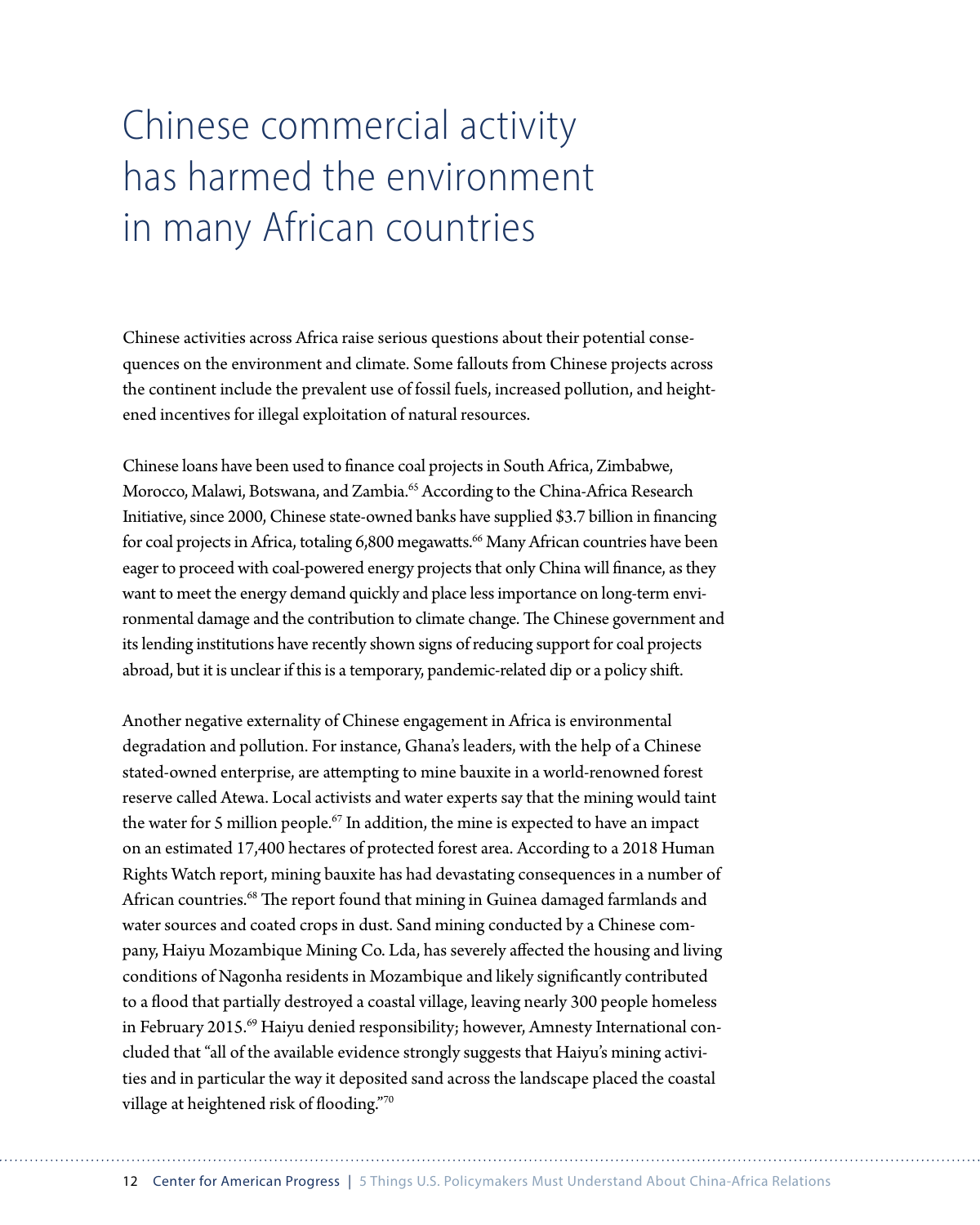Chinese commercial engagement with Africa has also heightened incentives for illegal or damaging—often both—exploitation of natural resources. For example, Chinese demand for African timber has led to significant black-market activity. In 2017, the Environmental Investigation Agency detailed how 1.4 million illegally harvested logs in Nigeria with a market value of \$300 million were laundered into China with more than \$1 million worth of bribes paid to Nigerian government officials.<sup>71</sup> Furthermore, in 2018, Chinese entities owned around 90 percent of Ghana's industrial fishing fleet despite Ghanaian law forbidding foreign ownership or control.72 This sort of illegal fishing has cost the Ghanaian economy an estimated \$65 million per year.73 Illicit fishing operations place Ghana's fish stocks under pressure, so much so that pelagic fisheries in the region may collapse within three to seven years.74 Lastly, the Chinese market for ejiao, a traditional medicine made from gelatin extracted from boiled donkey skins, has put donkey populations at risk throughout several African countries such as Botswana, Ethiopia, Ghana, and Kenya. For many vulnerable populations, donkeys are a vital labor resource to transport food, water, firewood, goods, and people.<sup>75</sup>

Although negative environmental impacts have resulted from Chinese economic engagement in Africa, the Chinese government has nonetheless made some positive contributions to Africa's renewable energy development. In 2014, the Chinese government donated \$800,000 worth of solar street lights to Uganda's Kampala Capital City Authority.76 Moreover, in 2016, the Zambian government signed a loan from the China Development Bank worth \$170 million to finance solar-powered milling plants.77 With the help of Chinese contractors, Kenya launched a 50-megawatt solar power plant, one of the largest photovoltaic electricity stations in Africa.<sup>78</sup> Looking forward, it will be important to track Chinese energy engagement in Africa following President Xi Jinping's announcement that China "will not build new coal-fired power projects abroad."79 While this is a step in the right direction, Xi was not clear if this announcement applies to all forms of financial support, or what it means for Chinese coal-fired power plants already underway.

The double-edged nature of China's environmental footprint in African countries is best displayed through a Tanzanian case study.<sup>80</sup> In 2017, the Chinese government announced that it would stop importing certain types of waste, including unprocessed waste plastics, as of January 1, 2018. This development combined with rising labor costs encouraged some Chinese businesses to look toward Africa for opportunities in the recycling industry. Currently, about 60 Chinese factories are involved in plastic recycling, granulation, and the manufacturing of a variety of plastic products in Tanzania.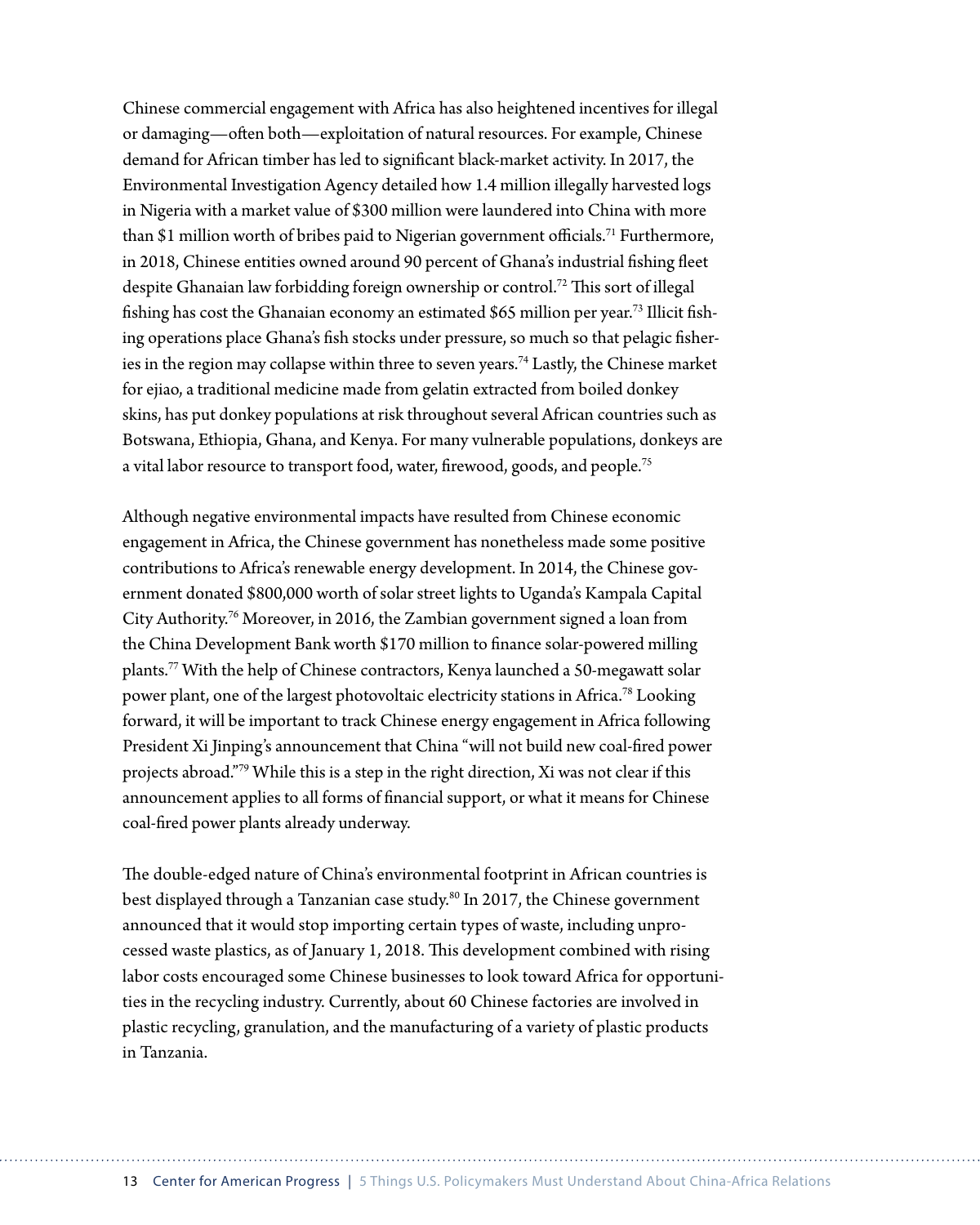Plastic recycling was almost nonexistent in Tanzania before the Chinese factories opened. Interviews with Chinese investors revealed that dozens of local recyclers bought used machines from Chinese factories in order to set up their own smaller trash collection and recycling centers.<sup>81</sup> In other words, not only did Chinese factories help Tanzania create a new industry, but they also spurred local workers into starting their own small businesses, further fueling the economy.

However, this seemingly positive development had a negative environmental impact. During extensive field research in Tanzania, Ying Xia, a researcher affiliated with the China-Africa Research Initiative, found that "most plastic recycling facilities [we] visited during this research hadn't installed any waste management systems at all, nor did they provide any protective health or safety equipment for their workers. … Many workshops are located within or near residential areas, where they can easily find temporary workers. There was even one facility we visited that was dumping their discarded materials, like flexible labels, into an open well near a local school's soccer playground."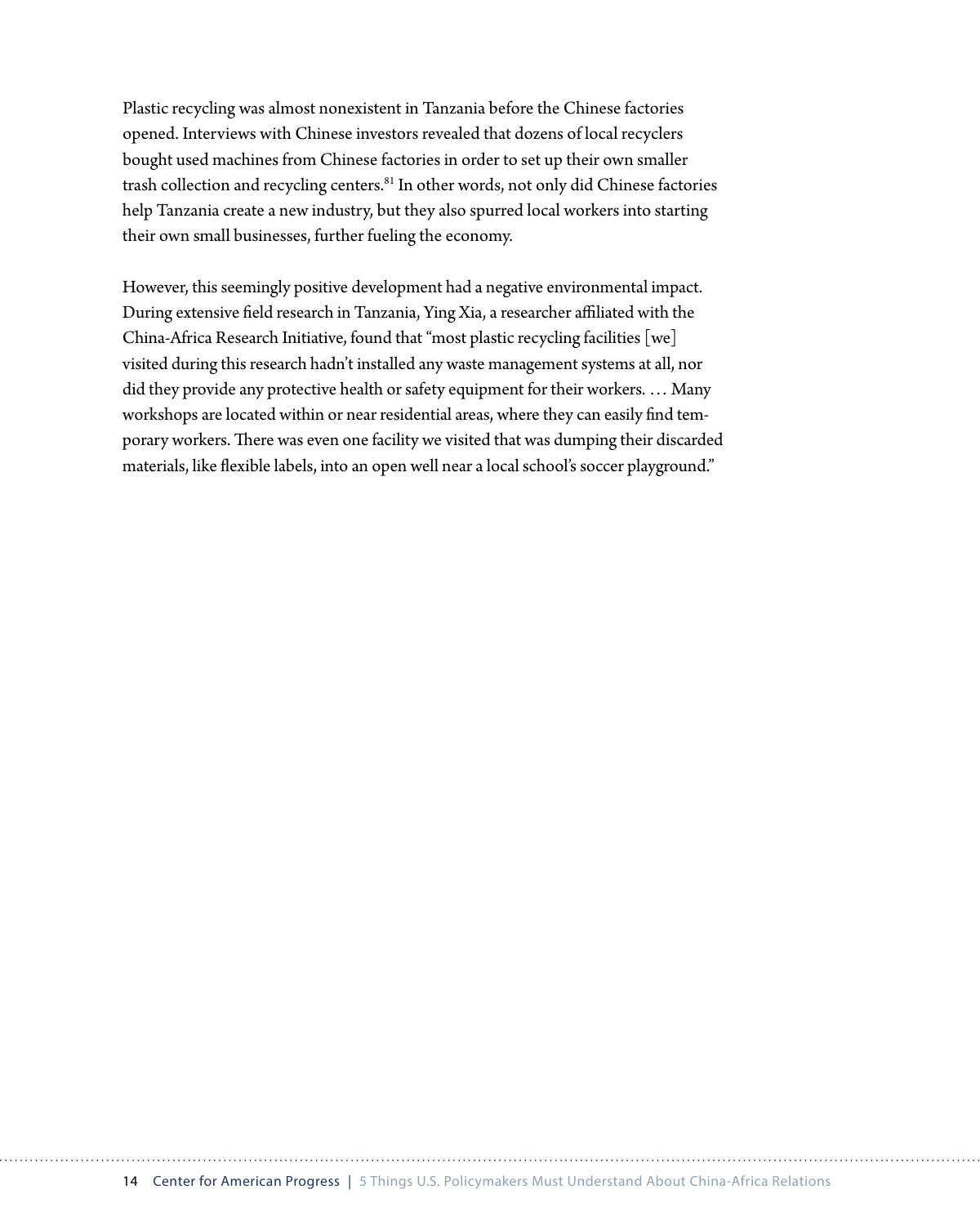### Recommendations

The United States has ample opportunity to improve its economic and security partnerships in Africa and an urgent need to do so in the context of U.S.-China competition. But much of what America needs to do to counter Chinese influence in Africa has nothing to do with China. Instead, the United States must take basic steps to improve its performance in Africa as a reliable partner.

Regardless of the contours of U.S.-Africa relations and the rivalry between Washington and Beijing, a historic pandemic is raging. African countries need better access to COVID-19 vaccines, and the United States is an ideal partner to help provide critical assistance in a time of need. This can be accomplished by:

• **Donating more vaccines.** To date, just 4.3 percent of all Africans are fully vaccinated.<sup>82</sup> As the COVID-19 pandemic continues to rage outside developed countries, U.S. policymakers must find a way to increase vaccine donations to African countries. Of the 72 million doses delivered to Africa from the Chinese government, only 11 million have been donations.<sup>83</sup> African nations have had to buy almost 85 percent of their Chinese vaccines.

Next, U.S. policymakers must carefully thread the needle between articulating a positive vision for the future of U.S.-Africa relations independent of rivalry with Beijing while also offering policy solutions that mitigate challenges catalyzed by Chinese engagement across the continent. Toward these ends, this report recommends the following:

• **Drop the lecturing rhetoric.** U.S. policymakers' warnings of Chinese debt traps, imported Chinese workers stealing local jobs, and security concerns related to 5G technologies do not resonate with African leaders. The first step toward articulating a positive vision for the future of U.S.-Africa relations must include dropping paternalistic rhetoric based on false assumptions.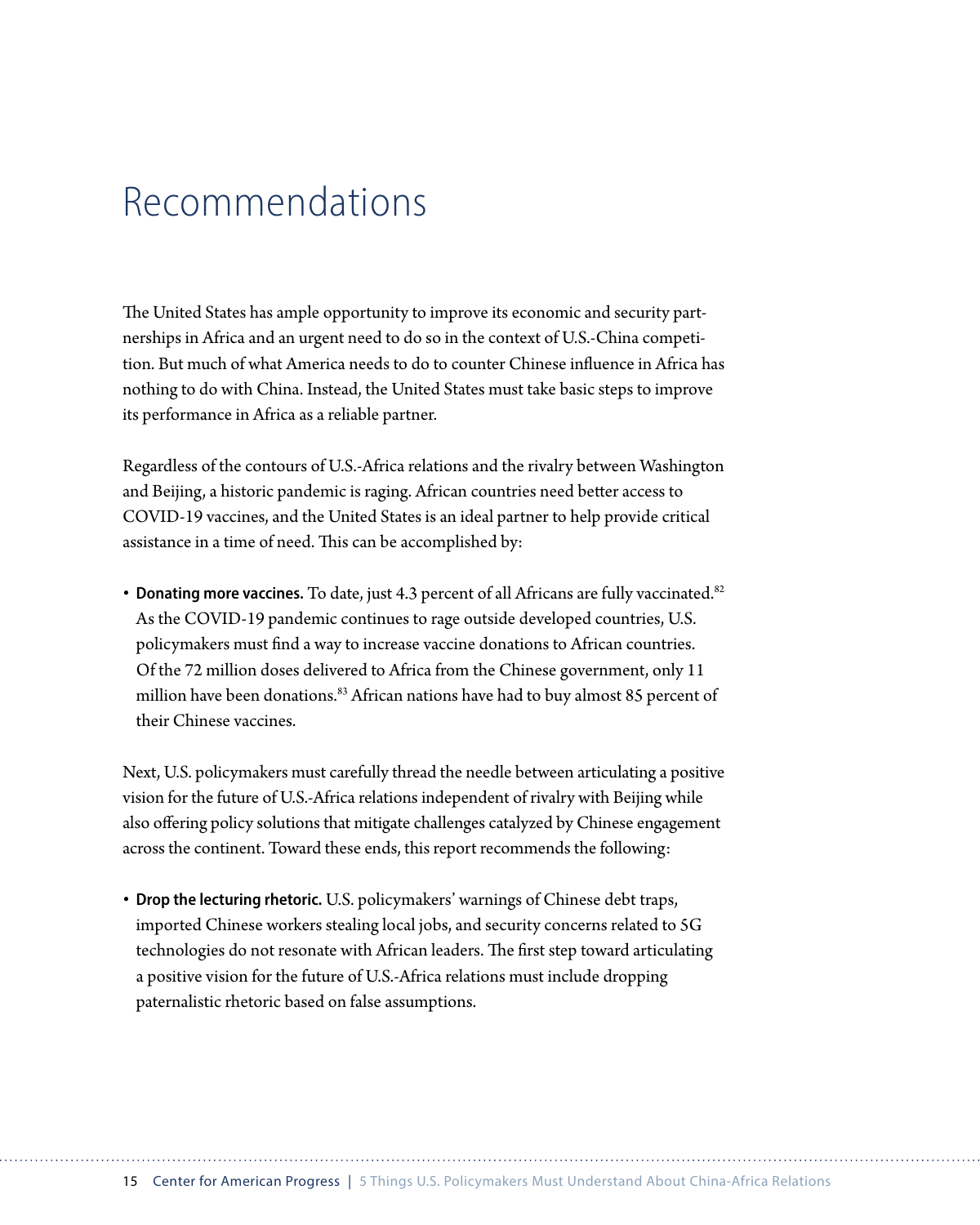- **Refocus existing aid and development programs in Africa:**
	- **Develop a sectoral focus and targeted incentives for the Prosper Africa initiative.**  The Prosper Africa initiative, which aims to increase two-way trade and investment between the United States and African countries, should focus on two to three priority sectors and experiment to find the right combination of financial and commercial diplomacy support to boost U.S. participation.<sup>84</sup> Originally developed under the Trump administration, the initiative as it stands lacks specific directives or incentives to boost U.S. business interests. U.S. policymakers can better facilitate increased trade and investment linkages by helping direct businesses to the most attractive opportunities and increasing financial support and smallbusiness knowhow in the region.
- **Increase funding and support for Power Africa.** Former President Barack Obama's signature Africa-focused initiative, supported by the Electrify Africa Act of 2015, sought to bring market-based sustainable electricity development solutions to 50 million people in Africa by 2020, a goal it reached easily. The Biden administration should undertake a review of this successful program and work with Congress to significantly expand funding support.<sup>85</sup>
- **Announce the return of the U.S.-Africa Leaders Summit.** Last held in 2014, the Leaders Summit should be a permanent fixture of U.S.-Africa relations that is planned by career staff at the State Department in collaboration with the African Union. It will demonstrate a high-level commitment to furthering ties between Washington and African capitals. If the summit is held once every four years, each sitting U.S. president will be ensured to host or attend the event once during their term of office. Comparatively, Japan hosts the Tokyo International Conference on African Development once every five years, while China hosts the Forum on China-Africa Cooperation once every three years.

To further demonstrate high-level commitment, the United States should establish diplomatic reciprocity by suggesting the next summit be hosted by a key African partner in 2022, or when it is safe to travel again given the COVID-19 pandemic. In order to improve political buy-in within the United States and bureaucratic longevity for the summit, the Biden administration may want to include bipartisan congressional and key cultural figure attendance and request multiyear funding support for the summit in the fiscal year 2023 budget.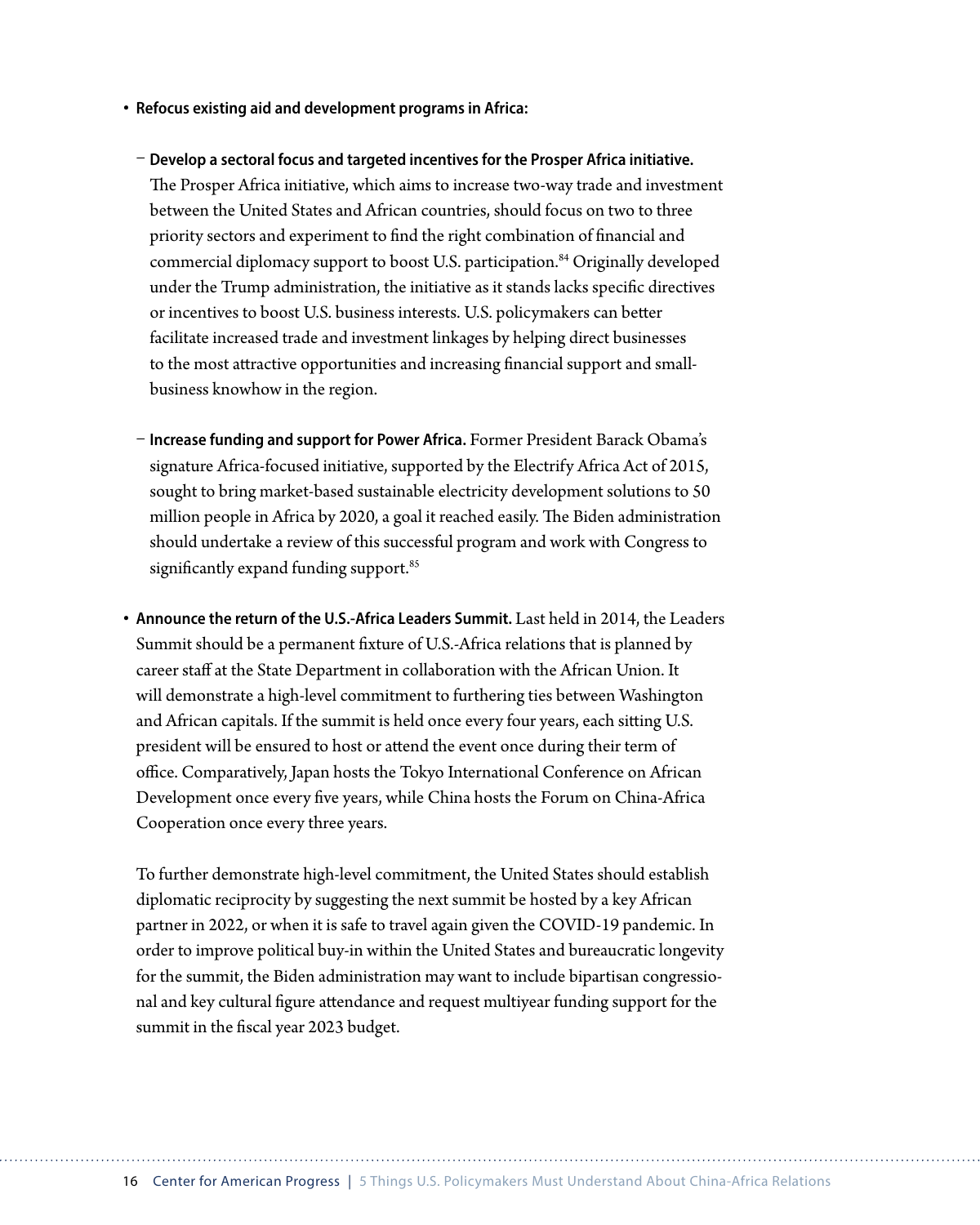- **Strengthen educational and person-to-person exchanges.** The United States should expand the Fulbright Program; increase EducationUSA funding targeted to encourage more Africans to enroll in U.S. universities; and increase International Visitor Leadership Program funding in key African nations.<sup>86</sup>
- **Encourage more government-to-government contact across departments.** The United States should approve more high-level African delegations to visit Washington while also increasing high-level U.S. government travel to African countries, especially those involved in trade. The U.S. trade representative should prioritize long-term discussions with the African Continental Free Trade Area, both to encourage the area's effectiveness and to gauge the potential for future trade talks. When safe, the U.S. secretaries of commerce, agriculture, and energy should undertake a trade mission to key African nations. The United States should also significantly increase contact between the U.S. Centers for Disease Control and Prevention and the recently established Africa Centres for Disease Control and Prevention and finance work not just on infectious diseases but also on noncommunicable diseases, environmental health issues, natural disaster response, and capacity-building in member states.

Finally, Chinese engagement in Africa—through Chinese government initiatives, state-owned enterprises, and private Chinese firms—presents both opportunities and risks for partner governments on the African continent. The United States should help African partners mitigate the negative aspects of that engagement by:

• **Partnering with African governments to help develop laws that address challenges brought about by China's economic engagement.** China's engagement with African countries poses risks and challenges to key interests such as transparency, labor practices, and environmental sustainability. As such, the United States should help African countries develop local laws and standards to mitigate these risks. As previously noted, Chinese government lenders themselves have imposed confidentiality requirements on partner countries to not reveal details of loans unless required by local law. Therefore, the United States should partner with African governments to develop pertinent local laws. These efforts should span different issues such as labor practices, to ensure that local African workers are able to reach management positions and receive technical training, and environmental standards, to mitigate damage done to local environments.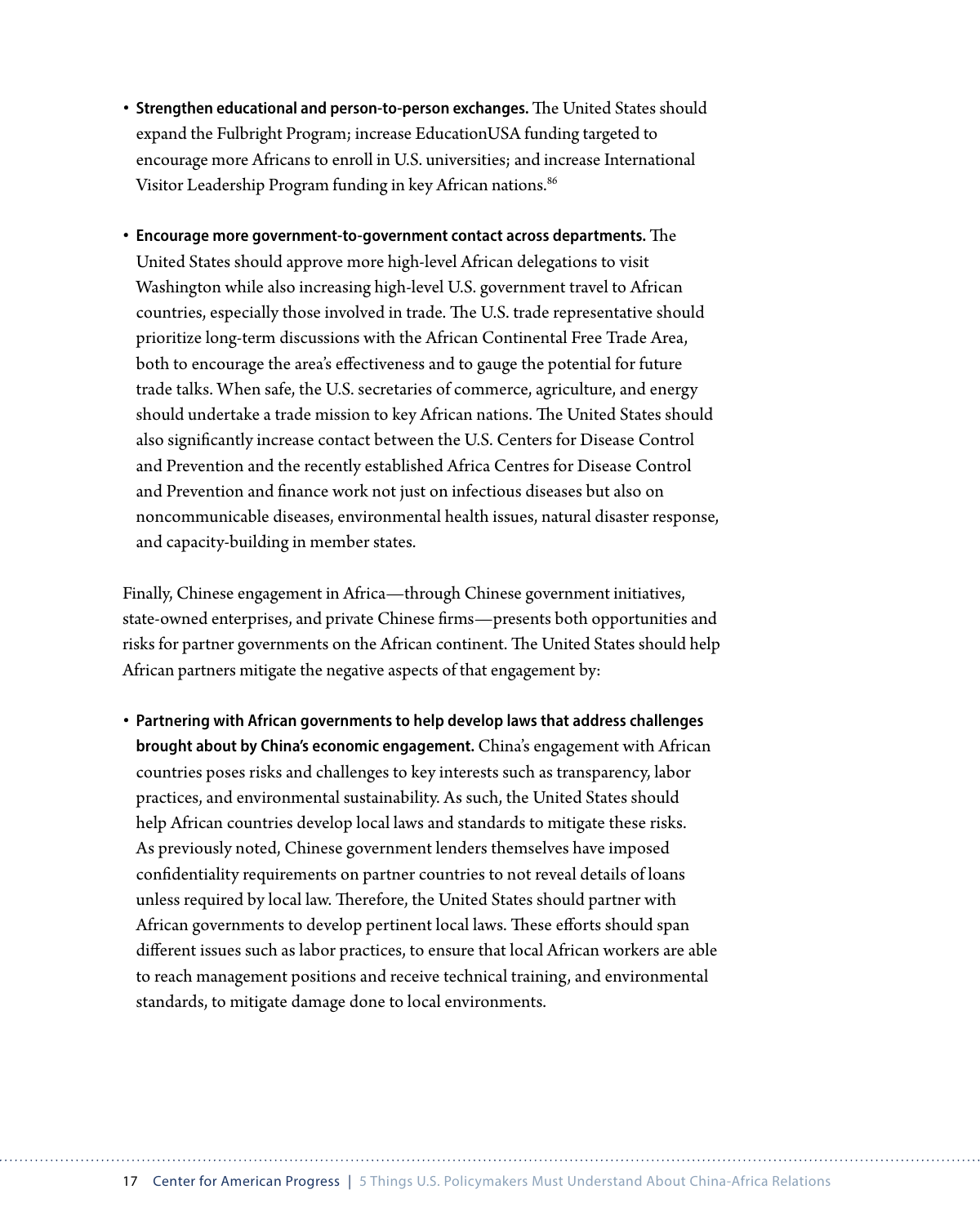• **Forming a coalition of export credit agencies to support vendors seeking to compete against Huawei and Chinese state-backed loans.87** U.S. policymakers should stop warning African countries against partnering with Chinese technology companies for telecommunications equipment without offering price-competitive alternatives. To date, U.S. warnings have not resulted in any African governments switching from Huawei or ZTE. To offer an alternative, the United States, together with other countries, should seek to create competition in the 5G arena through a coalition of export credit agencies.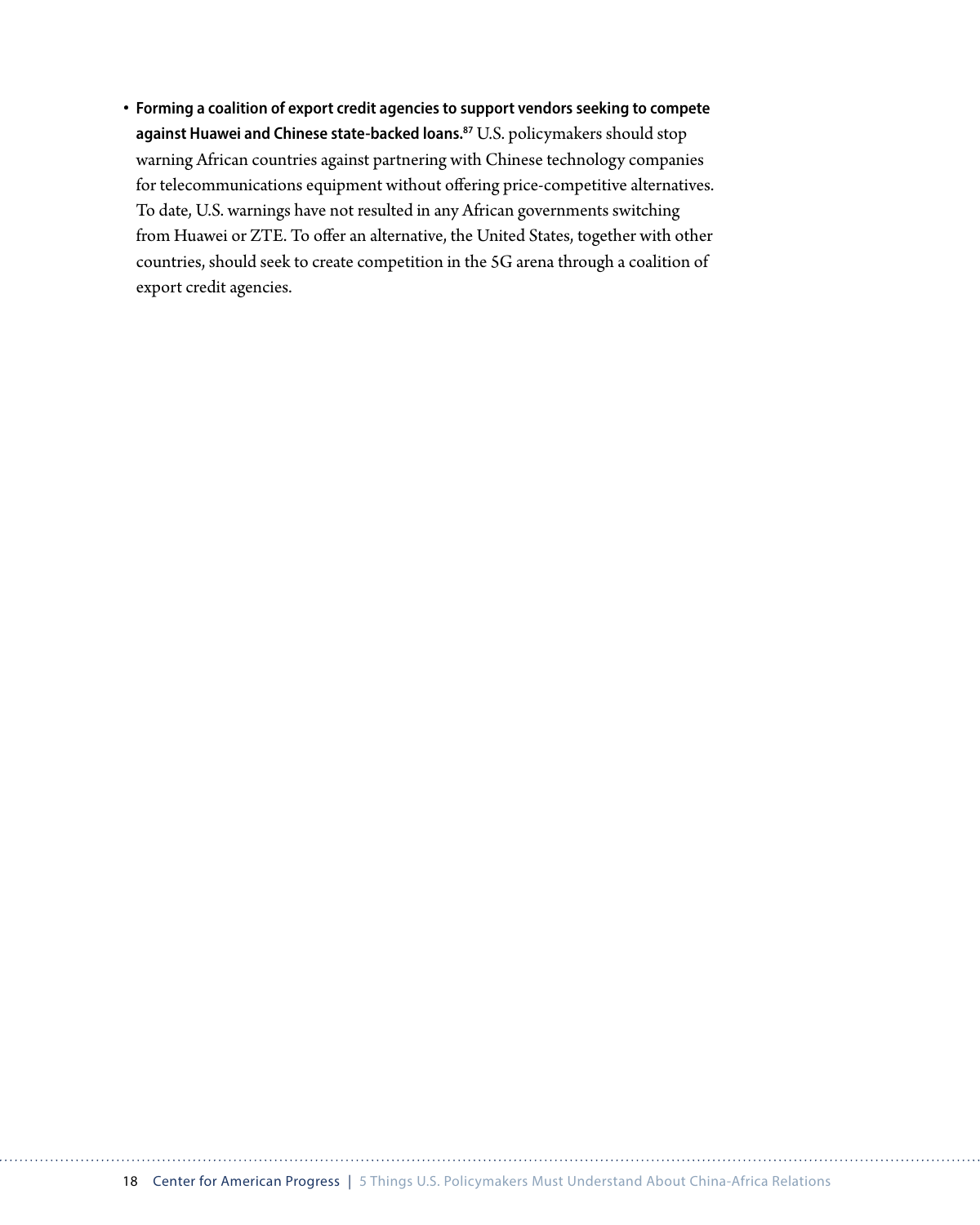### Conclusion

The soon-to-be eighth Forum on China-Africa Cooperation demonstrates Beijing's high-level commitment to developing partnerships with countries across the African continent. Despite Beijing's long-term focus on becoming the partner of choice in Africa, the United States still enjoys comparable public support and a strong foundation for significant economic and security partnerships on the continent. U.S. policymakers should focus on developing a positive vision for the future of America's role in Africa rather than relying solely on criticizing China's engagement.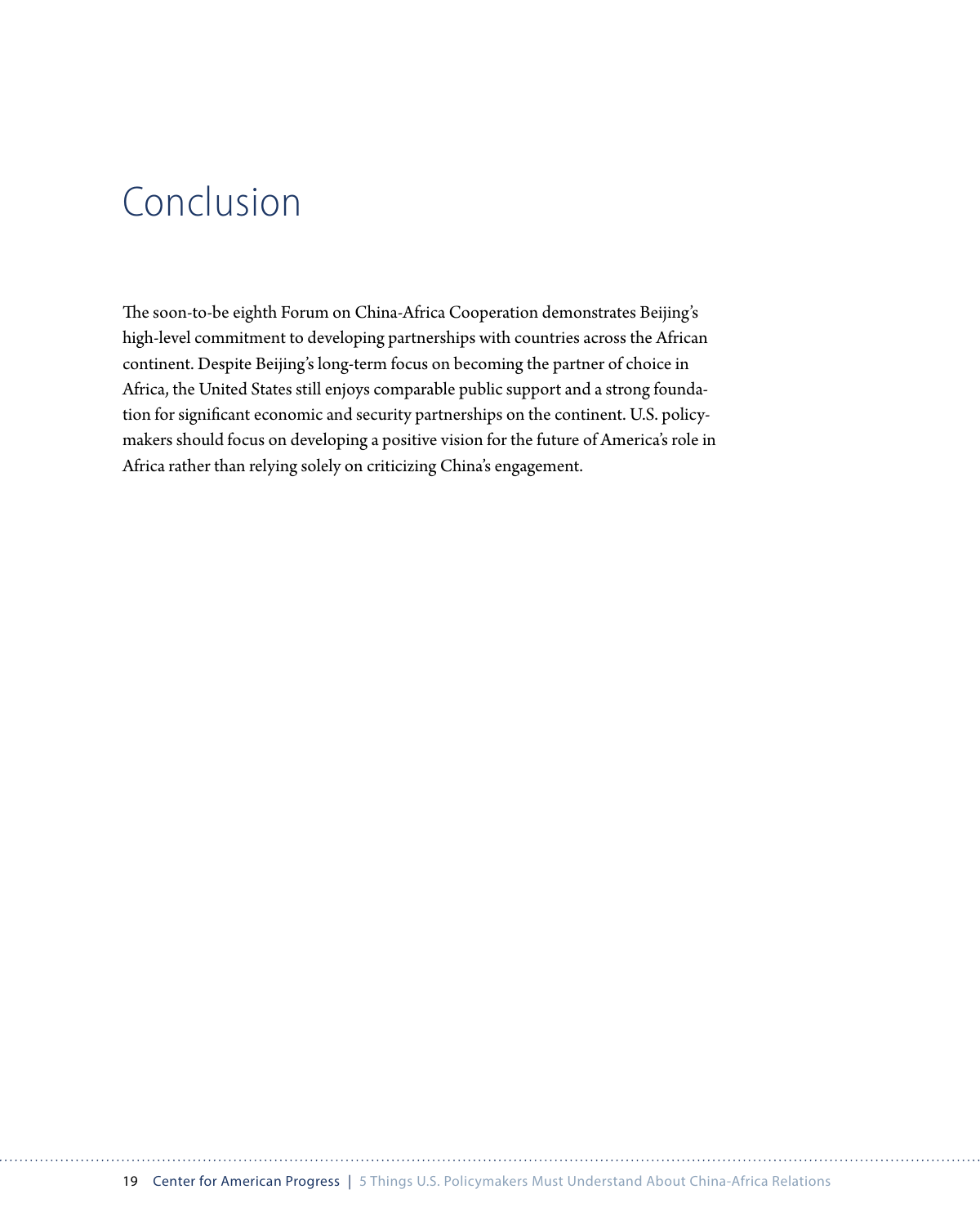### About the author

**Jordan Link** is the China policy analyst for National Security and International Policy at the Center for American Progress. He focuses on understanding the strategic and economic challenges that the Chinese Communist Party presents for the future of American foreign policy.

Before joining CAP, Link worked as the research manager of the Johns Hopkins School of Advanced International Studies China-Africa Research Initiative, where he led the China-Africa loans database research team and conducted quantitative and qualitative studies of China-Africa trade, finance, and security affairs. He also worked at National Defense University's Center for the Study of Chinese Military Affairs.

Link has an M.A. in Asian studies from the Elliott School of International Affairs at The George Washington University and a B.A. in international relations from the College of William & Mary.

### Acknowledgments

The author would like to thank Laura Edwards, CAP program associate for China policy, and China research interns Anna Lipscomb and Patrick Yu for their invaluable research support.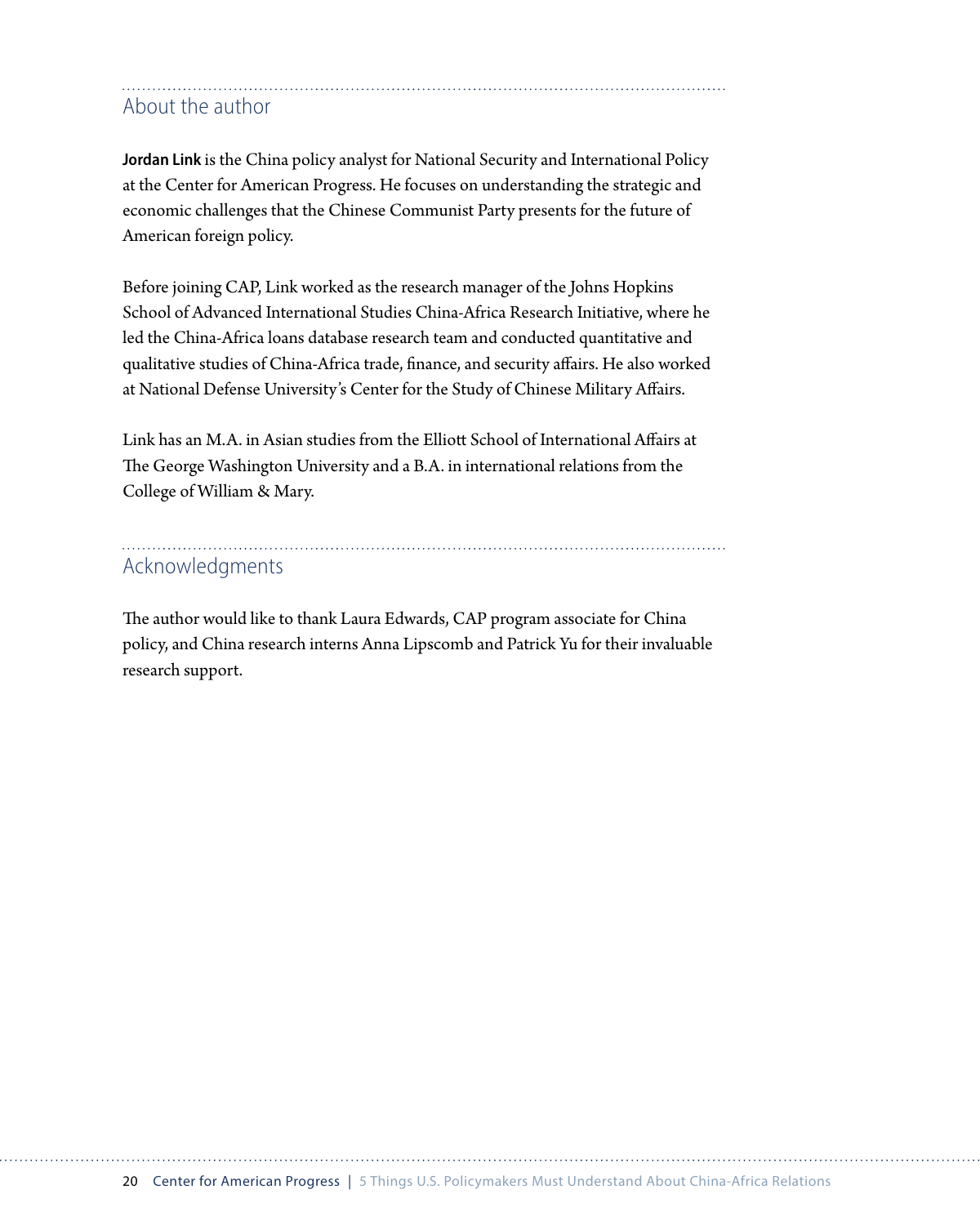#### Endnotes

- 1 Mark Landler and Edward Wong, "Bolton Outlines a Strategy for Africa That's Really About Countering China," *The New York Times*, December 13, 2018, available at [https://](https://www.nytimes.com/2018/12/13/us/politics/john-bolton-africa-china.html) [www.nytimes.com/2018/12/13/us/politics/john-bolton](https://www.nytimes.com/2018/12/13/us/politics/john-bolton-africa-china.html)[africa-china.html.](https://www.nytimes.com/2018/12/13/us/politics/john-bolton-africa-china.html)
- 2 U.S. Department of State, "Digital Press Briefing on U.S.- Africa Trade and Investment through Prosper Africa," Press release, July 28, 2021, available at [https://www.state.gov/](https://www.state.gov/digital-press-briefing-on-u-s-africa-trade-and-investment-through-prosper-africa/) [digital-press-briefing-on-u-s-africa-trade-and-investment](https://www.state.gov/digital-press-briefing-on-u-s-africa-trade-and-investment-through-prosper-africa/)[through-prosper-africa/](https://www.state.gov/digital-press-briefing-on-u-s-africa-trade-and-investment-through-prosper-africa/).
- 3 U.S. Department of State, "Secretary Blinken's Virtual Travel to Africa," Press release, April 26, 2021, available at [https://](https://www.state.gov/secretary-blinkens-virtual-travel-to-africa/) [www.state.gov/secretary-blinkens-virtual-travel-to-africa/](https://www.state.gov/secretary-blinkens-virtual-travel-to-africa/).
- 4 *The Economist*,"Africa's population will double by 2050," May 28, 2020, available at [https://www.economist.com/special](https://www.economist.com/special-report/2020/03/26/africas-population-will-double-by-2050)[report/2020/03/26/africas-population-will-double-by-2050](https://www.economist.com/special-report/2020/03/26/africas-population-will-double-by-2050).
- 5 Matthew Winkler, "Coronavirus Is Helping African Economies Compete," Bloomberg, November 25, 2020, available at [https://www.bloomberg.com/opinion/](https://www.bloomberg.com/opinion/articles/2020-11-25/coronavirus-is-helping-african-economies-compete) [articles/2020-11-25/coronavirus-is-helping-african-econo](https://www.bloomberg.com/opinion/articles/2020-11-25/coronavirus-is-helping-african-economies-compete)[mies-compete](https://www.bloomberg.com/opinion/articles/2020-11-25/coronavirus-is-helping-african-economies-compete).
- 6 Judd Devermont, "Transcript: Africa expert Judd Devermont talks with Michael Morell on 'Intelligence Matters" CBS News, February 26, 2020, available at [https://www.](https://www.cbsnews.com/news/transcript-africa-expert-judd-devermont-talks-with-michael-morell-on-intelligence-matters/) [cbsnews.com/news/transcript-africa-expert-judd-dever](https://www.cbsnews.com/news/transcript-africa-expert-judd-devermont-talks-with-michael-morell-on-intelligence-matters/)[mont-talks-with-michael-morell-on-intelligence-matters/](https://www.cbsnews.com/news/transcript-africa-expert-judd-devermont-talks-with-michael-morell-on-intelligence-matters/).
- 7 Countries included Cabo Verde, Guinea, Mali, Burkina Faso, Côte d'Ivoire, Kenya, Nigeria, Botswana, Ethiopia, Gabon, Lesotho, Uganda, Malawi, Namibia, Ghana, Angola, Sierra Leone, and Tunisia. Edem Selormey, "Africans' perceptions about China: A sneak peek from 18 countries," Afrobarometer, September 3, 2020, available at [https://afrobarometer.](https://afrobarometer.org/sites/default/files/africa-china_relations-3sept20.pdf) [org/sites/default/files/africa-china\\_relations-3sept20.pdf.](https://afrobarometer.org/sites/default/files/africa-china_relations-3sept20.pdf)
- 8 Ibid.
- 9 Ibid.
- 10 Ibid.
- 11 Ibid.
- 12 Ibid.
- 13 Ibid.
- 14 Judd Devermont, "Haven't We Done This Before? Lessons from and Recommendations for Strategic Competition in Sub-Saharan Africa," Center for Strategic and International Studies, April 17, 2019, available at [https://www.csis.org/](https://www.csis.org/analysis/havent-we-done-lessons-and-recommendations-strategic-competition-sub-saharan-africa) [analysis/havent-we-done-lessons-and-recommendations](https://www.csis.org/analysis/havent-we-done-lessons-and-recommendations-strategic-competition-sub-saharan-africa)[strategic-competition-sub-saharan-africa](https://www.csis.org/analysis/havent-we-done-lessons-and-recommendations-strategic-competition-sub-saharan-africa); Oliver Caslin, "Afrique-États-Unis : rencontre avec Cyril Sartor, le Monsieur Afrique de Trump" (Africa-United States: meeting with Cyril Sartor, Trump's "Mr. Africa"), Jeune Afrique, June 12, 2018, available at [https://www.jeuneafrique.com/mag/564959/](https://www.jeuneafrique.com/mag/564959/politique/afrique-etats-unis-rencontre-avec-cyril-sartor-le-monsieur-afrique-de-trump/) [politique/afrique-etats-unis-rencontre-avec-cyril-sartor-le](https://www.jeuneafrique.com/mag/564959/politique/afrique-etats-unis-rencontre-avec-cyril-sartor-le-monsieur-afrique-de-trump/)[monsieur-afrique-de-trump/.](https://www.jeuneafrique.com/mag/564959/politique/afrique-etats-unis-rencontre-avec-cyril-sartor-le-monsieur-afrique-de-trump/)
- 15 Judd Devermont, "A Seat at the Table: African Leadership in a Post-Covid-19 World" (Washington: Center for Strategic and International Studies, 2020), available at [https://www.](https://www.csis.org/analysis/seat-table-african-leadership-post-covid-19-world) [csis.org/analysis/seat-table-african-leadership-post-covid-](https://www.csis.org/analysis/seat-table-african-leadership-post-covid-19-world)[19-world](https://www.csis.org/analysis/seat-table-african-leadership-post-covid-19-world).
- 16 Obiageli Ezekwesili, "China must pay reparations to Africa for its coronavirus failures," *The Washington Post*, April 16, 2020, available at [https://www.washingtonpost.com/](https://www.washingtonpost.com/opinions/2020/04/16/china-must-pay-reparations-africa-its-coronavirus-failures/) [opinions/2020/04/16/china-must-pay-reparations-africa](https://www.washingtonpost.com/opinions/2020/04/16/china-must-pay-reparations-africa-its-coronavirus-failures/)[its-coronavirus-failures/.](https://www.washingtonpost.com/opinions/2020/04/16/china-must-pay-reparations-africa-its-coronavirus-failures/)
- 17 World Health Organization, "COVID-19 Response: Seventy-Third World Health Assembly" (Geneva: 2020), available a[t https://apps.who.int/gb/ebwha/pdf\\_files/WHA73/](https://apps.who.int/gb/ebwha/pdf_files/WHA73/A73_CONF1Rev1-en.pdf) [A73\\_CONF1Rev1-en.pdf](https://apps.who.int/gb/ebwha/pdf_files/WHA73/A73_CONF1Rev1-en.pdf).
- 18 Abdur Rahman Alfa Shaban, "African leaders trump Trump for attack on WHO, back Ethiopia's Tedros," Africanews, September 4, 2020, available at [https://www.africanews.](https://www.africanews.com/2020/04/09/african-leaders-trump-trump-for-attack-on-who-back-ethiopia-s-tedros/) [com/2020/04/09/african-leaders-trump-trump-for-attack](https://www.africanews.com/2020/04/09/african-leaders-trump-trump-for-attack-on-who-back-ethiopia-s-tedros/)[on-who-back-ethiopia-s-tedros/.](https://www.africanews.com/2020/04/09/african-leaders-trump-trump-for-attack-on-who-back-ethiopia-s-tedros/)
- 19 Reuters Staff, "African ambassadors complain to China over 'discrimination' in Guangzhou," Reuters, April 11, 2020, available at [https://www.reuters.com/article/us-health](https://www.reuters.com/article/us-health-coronavirus-africa/african-ambassadors-complain-to-china-over-discrimination-in-guangzhou-idUSKCN21T0T7)[coronavirus-africa/african-ambassadors-complain-to](https://www.reuters.com/article/us-health-coronavirus-africa/african-ambassadors-complain-to-china-over-discrimination-in-guangzhou-idUSKCN21T0T7)[china-over-discrimination-in-guangzhou-idUSKCN21T0T7](https://www.reuters.com/article/us-health-coronavirus-africa/african-ambassadors-complain-to-china-over-discrimination-in-guangzhou-idUSKCN21T0T7).
- 20 Nana Akufo-Addo, @NakufoAddo, June 1, 2020, 3:23 p.m. ET, Twitter, available at [https://twitter.com/NAkufoAddo/st](https://twitter.com/NAkufoAddo/status/1267537316391849984?s=20) [atus/1267537316391849984?s=20.](https://twitter.com/NAkufoAddo/status/1267537316391849984?s=20)
- 21 China-Africa Research Initiative, "Data: Chinese Workers in Africa, 2009–2019," available at [http://www.sais-cari.org/](http://www.sais-cari.org/data-chinese-workers-in-africa) [data-chinese-workers-in-africa](http://www.sais-cari.org/data-chinese-workers-in-africa) (last accessed September 2021).
- 22 Tang Xiaoyang, "The Impact of Chinese Investment on Skill Development and Technology Transfer in Zambia and Malawi's Cotton Sector" (Washington: China-Africa Research Initiative, 2019), available at [https://static1.squarespace.](https://static1.squarespace.com/static/5652847de4b033f56d2bdc29/t/5cdc2a560d9297d018387c29/1557932631542/WP-2-2019-Tang-Zambia-Malawi-Cotton.pdf) [com/static/5652847de4b033f56d2bdc29/t/5cdc2a560d92](https://static1.squarespace.com/static/5652847de4b033f56d2bdc29/t/5cdc2a560d9297d018387c29/1557932631542/WP-2-2019-Tang-Zambia-Malawi-Cotton.pdf) [97d018387c29/1557932631542/WP-2-2019-Tang-Zambia-](https://static1.squarespace.com/static/5652847de4b033f56d2bdc29/t/5cdc2a560d9297d018387c29/1557932631542/WP-2-2019-Tang-Zambia-Malawi-Cotton.pdf)[Malawi-Cotton.pdf.](https://static1.squarespace.com/static/5652847de4b033f56d2bdc29/t/5cdc2a560d9297d018387c29/1557932631542/WP-2-2019-Tang-Zambia-Malawi-Cotton.pdf)
- 23 Ibid.

- 24 Barry Sautman and Hairong Yan, "Localizing Chinese Enterprises in Africa: from Myths to Policies" (Kowloon, Hong Kong: Hong Kong University of Science and Technology Institute for Emerging Market Studies, 2015), available at <https://ideas.repec.org/p/hku/briefs/201505.html>.
- 25 Kartik Jayaram, Omid Kassiri, and Irene Yuan Sun, "The closest look yet at Chinese economic engagement in Africa" (New York: McKinsey & Company, 2017), available at
- [https://www.mckinsey.com/featured-insights/middle-east](https://www.mckinsey.com/featured-insights/middle-east-and-africa/the-closest-look-yet-at-chinese-economic-engagement-in-africa)[and-africa/the-closest-look-yet-at-chinese-economic](https://www.mckinsey.com/featured-insights/middle-east-and-africa/the-closest-look-yet-at-chinese-economic-engagement-in-africa)[engagement-in-africa.](https://www.mckinsey.com/featured-insights/middle-east-and-africa/the-closest-look-yet-at-chinese-economic-engagement-in-africa)
- 26 Frangton Chiyemura, "Chinese firms and African labor — are building Africa's infrastructure," *The Washington Post*, April 2, 2021, available at [https://www.washingtonpost.](https://www.washingtonpost.com/politics/2021/04/02/chinese-firms-african-labor-are-building-africas-infrastructure/) [com/politics/2021/04/02/chinese-firms-african-labor-are](https://www.washingtonpost.com/politics/2021/04/02/chinese-firms-african-labor-are-building-africas-infrastructure/)[building-africas-infrastructure/](https://www.washingtonpost.com/politics/2021/04/02/chinese-firms-african-labor-are-building-africas-infrastructure/).
- 27 Qingwei Meng and Eugene Bempong Nyantakyi, "Local Skill Development from China's Engagement in Africa: Comparative Evidence from the Construction Sector in Ghana" (Washington: China-Africa Research Initiative, 2019), available at [https://static1.squarespace.com/](https://static1.squarespace.com/static/5652847de4b033f56d2bdc29/t/5cdc2a3be79c70bc2cb9f1d0/1557932603882/WP-22-Meng-and-Nyantakyi-Local-Skill-Development.pdf) [static/5652847de4b033f56d2bdc29/t/5cdc2a3be79c70b](https://static1.squarespace.com/static/5652847de4b033f56d2bdc29/t/5cdc2a3be79c70bc2cb9f1d0/1557932603882/WP-22-Meng-and-Nyantakyi-Local-Skill-Development.pdf) [c2cb9f1d0/1557932603882/WP-22-Meng-and-Nyantakyi-](https://static1.squarespace.com/static/5652847de4b033f56d2bdc29/t/5cdc2a3be79c70bc2cb9f1d0/1557932603882/WP-22-Meng-and-Nyantakyi-Local-Skill-Development.pdf)[Local-Skill-Development.pdf.](https://static1.squarespace.com/static/5652847de4b033f56d2bdc29/t/5cdc2a3be79c70bc2cb9f1d0/1557932603882/WP-22-Meng-and-Nyantakyi-Local-Skill-Development.pdf)
- 28 Ibid.
- 29 Chiyemura, "Chinese firms and African labor are building Africa's infrastructure."

30 Ibid.

31 Tang, "The Impact of Chinese Investment on Skill Development and Technology Transfer in Zambia and Malawi's Cotton Sector."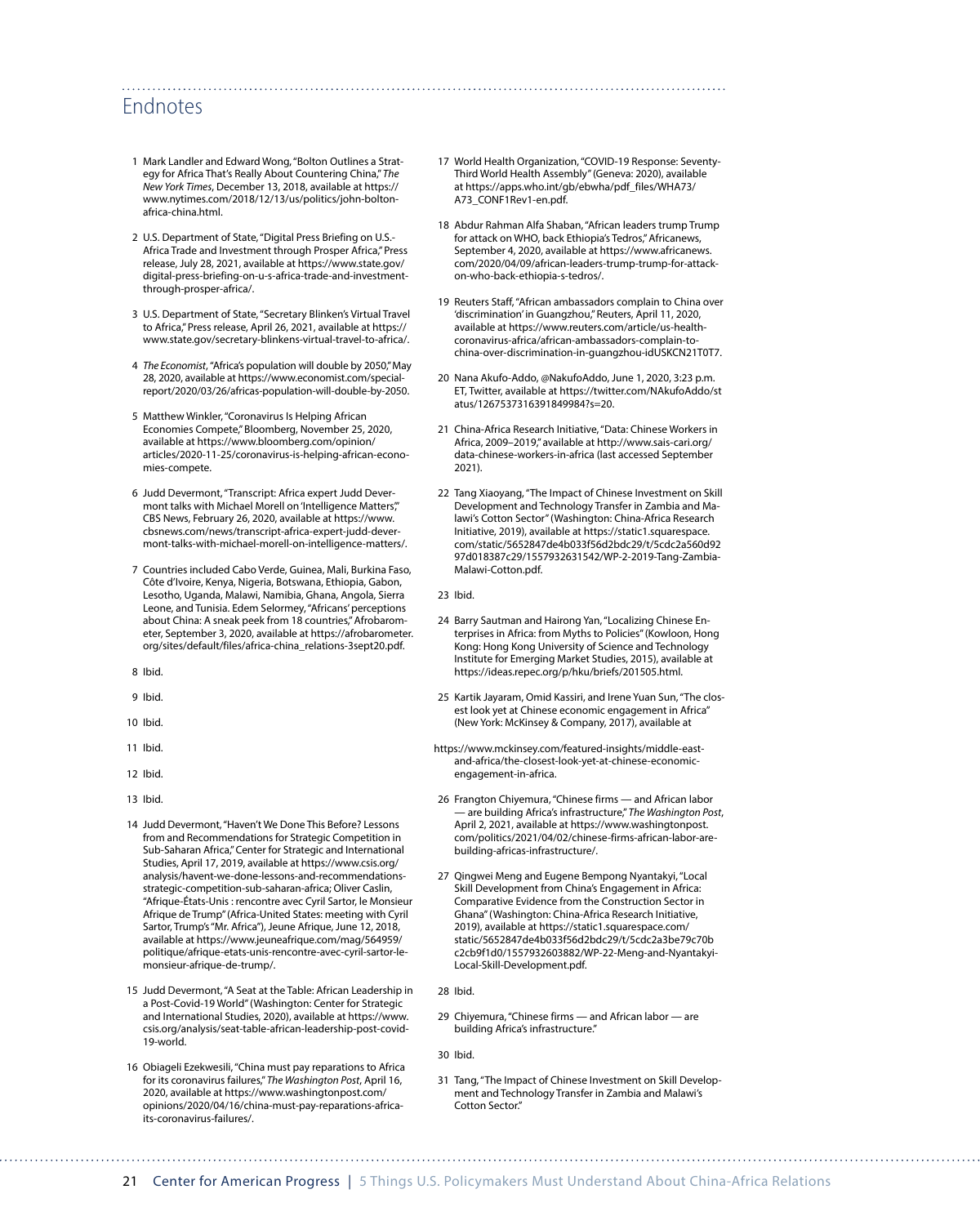- 32 Socrates Mbamalu, "Plight of African workers under Chinese employers," African Liberty, September 27, 2018, available at [https://www.africanliberty.org/2018/09/27/](https://www.africanliberty.org/2018/09/27/plight-of-african-workers-under-chinese-employers/) [plight-of-african-workers-under-chinese-employers/](https://www.africanliberty.org/2018/09/27/plight-of-african-workers-under-chinese-employers/).
- 33 Nyasha Chingono, "Shooting of Zimbabwe workers by Chinese mine owner shows 'systemic' abuse, watchdog says," CNN, June 28, 2020, available at [https://www.cnn.](https://www.cnn.com/2020/06/27/africa/zimbabwe-mine-shooting-intl/index.html) [com/2020/06/27/africa/zimbabwe-mine-shooting-intl/](https://www.cnn.com/2020/06/27/africa/zimbabwe-mine-shooting-intl/index.html) [index.html](https://www.cnn.com/2020/06/27/africa/zimbabwe-mine-shooting-intl/index.html).
- 34 ANI, "African workers upset over exploitation by Chinese mining firms," Big News Network, July 9, 2020, available at [https://www.bignewsnetwork.com/news/265717482/](https://www.bignewsnetwork.com/news/265717482/african-workers-upset-over-exploitation-by-chinese-mining-firms) [african-workers-upset-over-exploitation-by-chinese](https://www.bignewsnetwork.com/news/265717482/african-workers-upset-over-exploitation-by-chinese-mining-firms)[mining-firms.](https://www.bignewsnetwork.com/news/265717482/african-workers-upset-over-exploitation-by-chinese-mining-firms)
- 35 Audrey Ncube, "Zimbabwean Employee Who Was Shot By Chinese Mine Owner Has Finally Been Compensated," iHarare, June 29, 2020, available at [https://iharare.com/](https://iharare.com/zimbabwean-employee-who-was-shot-by-chinese-mine-owner-has-finally-been-compensated/) [zimbabwean-employee-who-was-shot-by-chinese-mine](https://iharare.com/zimbabwean-employee-who-was-shot-by-chinese-mine-owner-has-finally-been-compensated/)[owner-has-finally-been-compensated/](https://iharare.com/zimbabwean-employee-who-was-shot-by-chinese-mine-owner-has-finally-been-compensated/).
- 36 Chinese Embassy in Zimbabwe, @ChineseZimbabwe, June 22, 2020, 6:47 a.m. ET, Twitter, available at [https://twitter.com/ChineseZimbabwe/](https://twitter.com/ChineseZimbabwe/status/1275017533121335296?ref_src=twsrc%5Etfw%7Ctwcamp%5Etweetembed%7Ctwterm%5E1275017533121335296%7Ctwgr%5E%7Ctwcon%5Es1_&ref_url=https%3A%2F%2Fwww.cnn.com%2F2020%2F06%2F27%2Fafrica%2Fzimbabwe-mine-shooting-intl%2Findex.html) [status/1275017533121335296?ref\\_src=twsrc%5Etfw\[…](https://twitter.com/ChineseZimbabwe/status/1275017533121335296?ref_src=twsrc%5Etfw%7Ctwcamp%5Etweetembed%7Ctwterm%5E1275017533121335296%7Ctwgr%5E%7Ctwcon%5Es1_&ref_url=https%3A%2F%2Fwww.cnn.com%2F2020%2F06%2F27%2Fafrica%2Fzimbabwe-mine-shooting-intl%2Findex.html) [\]0%2F06%2F27%2Fafrica%2Fzimbabwe-mine-shooting](https://twitter.com/ChineseZimbabwe/status/1275017533121335296?ref_src=twsrc%5Etfw%7Ctwcamp%5Etweetembed%7Ctwterm%5E1275017533121335296%7Ctwgr%5E%7Ctwcon%5Es1_&ref_url=https%3A%2F%2Fwww.cnn.com%2F2020%2F06%2F27%2Fafrica%2Fzimbabwe-mine-shooting-intl%2Findex.html)[intl%2Findex.html](https://twitter.com/ChineseZimbabwe/status/1275017533121335296?ref_src=twsrc%5Etfw%7Ctwcamp%5Etweetembed%7Ctwterm%5E1275017533121335296%7Ctwgr%5E%7Ctwcon%5Es1_&ref_url=https%3A%2F%2Fwww.cnn.com%2F2020%2F06%2F27%2Fafrica%2Fzimbabwe-mine-shooting-intl%2Findex.html)
- 37 Mbamalu, "Plight of African workers under Chinese employers."
- 38 Human Rights Watch, "Zambia: Workers Detail Abuse in Chinese-Owned Mines," November 3, 2011, available at [https://www.hrw.org/news/2011/11/03/zambia-workers](https://www.hrw.org/news/2011/11/03/zambia-workers-detail-abuse-chinese-owned-mines)[detail-abuse-chinese-owned-mines#](https://www.hrw.org/news/2011/11/03/zambia-workers-detail-abuse-chinese-owned-mines).
- 39 Ibid.
- 40 Ibid.
- 41 Office of Sen. Chuck Grassley, "Grassley, Senators Express Concerns Over China's 'Debt Trap' Diplomacy With Developing Countries," Press release, August 10, 2018, available at [https://www.grassley.senate.gov/news/news-releases/](https://www.grassley.senate.gov/news/news-releases/grassley-senators-express-concerns-over-china-s-debt-trap-diplomacy-developing) [grassley-senators-express-concerns-over-china-s-debt](https://www.grassley.senate.gov/news/news-releases/grassley-senators-express-concerns-over-china-s-debt-trap-diplomacy-developing)[trap-diplomacy-developing.](https://www.grassley.senate.gov/news/news-releases/grassley-senators-express-concerns-over-china-s-debt-trap-diplomacy-developing)
- 42 Deborah Brautigam and Meg Rithmire, "The Chinese 'Debt Trap' Is a Myth," *The Atlantic*, February 6, 2021, available at [https://www.theatlantic.com/international/](https://www.theatlantic.com/international/archive/2021/02/china-debt-trap-diplomacy/617953/) [archive/2021/02/china-debt-trap-diplomacy/617953/](https://www.theatlantic.com/international/archive/2021/02/china-debt-trap-diplomacy/617953/); Deborah Brautigam, "A critical look at Chinese 'debttrap diplomacy': the rise of a meme," *Area Development and Policy* 5 (1) (2020), available at [https://www.](https://www.tandfonline.com/doi/full/10.1080/23792949.2019.1689828?utm_source=twitter&utm_medium=social&utm_campaign=JOL12640&utm_term=ad) [tandfonline.com/doi/full/10.1080/23792949.2019.1689](https://www.tandfonline.com/doi/full/10.1080/23792949.2019.1689828?utm_source=twitter&utm_medium=social&utm_campaign=JOL12640&utm_term=ad) [828?utm\\_source=twitter&utm\\_medium=social&utm\\_](https://www.tandfonline.com/doi/full/10.1080/23792949.2019.1689828?utm_source=twitter&utm_medium=social&utm_campaign=JOL12640&utm_term=ad) [campaign=JOL12640&utm\\_term=ad](https://www.tandfonline.com/doi/full/10.1080/23792949.2019.1689828?utm_source=twitter&utm_medium=social&utm_campaign=JOL12640&utm_term=ad).
- 43 *The Citizen*, "Russia and China are not trying to lead us into a 'debt trap' – Ramaphosa," October 28, 2019, available at [https://citizen.co.za/news/south-africa/](https://citizen.co.za/news/south-africa/government/2196818/russia-and-china-are-not-trying-to-lead-us-into-a-debt-trap-ramaphosa/) [government/2196818/russia-and-china-are-not-trying-to](https://citizen.co.za/news/south-africa/government/2196818/russia-and-china-are-not-trying-to-lead-us-into-a-debt-trap-ramaphosa/)[lead-us-into-a-debt-trap-ramaphosa/](https://citizen.co.za/news/south-africa/government/2196818/russia-and-china-are-not-trying-to-lead-us-into-a-debt-trap-ramaphosa/); Halima Athumani, "Uganda Not Worried China Will Seize Assets Over Rising Debt," Voice of America News, January 11, 2019, available at [https://www.voanews.com/a/uganda-not-worried](https://www.voanews.com/a/uganda-not-worried-china-will-seize-assets-over-rising-debt/4739048.html)[china-will-seize-assets-over-rising-debt/4739048.html](https://www.voanews.com/a/uganda-not-worried-china-will-seize-assets-over-rising-debt/4739048.html); Salem Solomon, "Zambia Continues to Borrow as China Debt Concerns Rise," Voice of America News, September 11, 2018, available at [https://www.voanews.com/a/](https://www.voanews.com/a/zambia-continues-to-borrow-as-china-debt-concerns-rise/4566634.html) [zambia-continues-to-borrow-as-china-debt-concerns](https://www.voanews.com/a/zambia-continues-to-borrow-as-china-debt-concerns-rise/4566634.html)[rise/4566634.html](https://www.voanews.com/a/zambia-continues-to-borrow-as-china-debt-concerns-rise/4566634.html); Collins Mwai, "Africa should be a player on the global scene, Kagame," *The New Times*, May 1, 2019, available at [https://www.newtimes.co.rw/news/](https://www.newtimes.co.rw/news/africa-should-be-player-global-scene-kagame) [africa-should-be-player-global-scene-kagame;](https://www.newtimes.co.rw/news/africa-should-be-player-global-scene-kagame) Laura Zhou, "Ethiopia in talks with China to ease 'serious debt pressure' tied to New Silk Road rail link, envoy says," *South China Morning Post*, March 24, 2019, available at [https://www.](https://www.scmp.com/news/china/diplomacy/article/3002957/ethiopia-talks-china-ease-serious-debt-pressure-tied-new-silk) [scmp.com/news/china/diplomacy/article/3002957/ethio](https://www.scmp.com/news/china/diplomacy/article/3002957/ethiopia-talks-china-ease-serious-debt-pressure-tied-new-silk)[pia-talks-china-ease-serious-debt-pressure-tied-new-silk](https://www.scmp.com/news/china/diplomacy/article/3002957/ethiopia-talks-china-ease-serious-debt-pressure-tied-new-silk); Geoffrey York, "Djibouti's debt-defying stunt: Taking China's money without accepting China's control," *The Globe and Mail*, July 16, 2019, available at [https://www.theglobeand](https://www.theglobeandmail.com/world/article-djiboutis-debt-defying-stunt-taking-chinas-money-without-accepting/)[mail.com/world/article-djiboutis-debt-defying-stunt-tak](https://www.theglobeandmail.com/world/article-djiboutis-debt-defying-stunt-taking-chinas-money-without-accepting/)[ing-chinas-money-without-accepting/](https://www.theglobeandmail.com/world/article-djiboutis-debt-defying-stunt-taking-chinas-money-without-accepting/); Tetsushi Kajimoto and Tim Kelly, "African lender says China not trying to lead region into 'debt trap" Reuters, August 30, 2019, available at [https://www.reuters.com/article/us-japan-ticad-china/](https://www.reuters.com/article/us-japan-ticad-china/african-lender-says-china-not-trying-to-lead-region-into-debt-trap-idUSKCN1VK0AR) [african-lender-says-china-not-trying-to-lead-region-into](https://www.reuters.com/article/us-japan-ticad-china/african-lender-says-china-not-trying-to-lead-region-into-debt-trap-idUSKCN1VK0AR)[debt-trap-idUSKCN1VK0AR](https://www.reuters.com/article/us-japan-ticad-china/african-lender-says-china-not-trying-to-lead-region-into-debt-trap-idUSKCN1VK0AR).
- 44 Umesh Moramudali, "Is Sri Lanka Really a Victim of China's 'Debt Trap'?", *The Diplomat*, May 14, 2019, available at [https://thediplomat.com/2019/05/is-sri-lanka-really-a](https://thediplomat.com/2019/05/is-sri-lanka-really-a-victim-of-chinas-debt-trap/)[victim-of-chinas-debt-trap/.](https://thediplomat.com/2019/05/is-sri-lanka-really-a-victim-of-chinas-debt-trap/)
- 45 Ibid.
- 46 Kevin Acker, Deborah Brautigam, and Yufan Huang, "The pandemic has worsened Africa's debt crisis. China and other countries are stepping in.", *The Washington Post*, February 26, 2021, available at [https://www.washingtonpost.](https://www.washingtonpost.com/politics/2021/02/26/pandemic-has-worsened-africas-debt-crisis-china-other-countries-are-stepping/?itid=lk_inline_manual_35) [com/politics/2021/02/26/pandemic-has-worsened-africas](https://www.washingtonpost.com/politics/2021/02/26/pandemic-has-worsened-africas-debt-crisis-china-other-countries-are-stepping/?itid=lk_inline_manual_35)[debt-crisis-china-other-countries-are-stepping/?itid=lk\\_in](https://www.washingtonpost.com/politics/2021/02/26/pandemic-has-worsened-africas-debt-crisis-china-other-countries-are-stepping/?itid=lk_inline_manual_35)[line\\_manual\\_35](https://www.washingtonpost.com/politics/2021/02/26/pandemic-has-worsened-africas-debt-crisis-china-other-countries-are-stepping/?itid=lk_inline_manual_35).
- 47 China-Africa Research Initiative, "Loan Data, 2020," available at<http://www.sais-cari.org/data>(last accessed September 2021).
- 48 Ibid.
- 49 Deborah Brautigam, Yufan Huang, and Kevin Acker, "Risky Business: New Data on Chinese Loans and Africa's Debt Problem" (Washington: China-Africa Research Initiative, 2020), available at [http://www.sais-cari.org/s/BP-3-Brauti](http://www.sais-cari.org/s/BP-3-Brautigam-Huang-Acker-Chinese-Loans-African-Debt.pdf.)[gam-Huang-Acker-Chinese-Loans-African-Debt.pdf.](http://www.sais-cari.org/s/BP-3-Brautigam-Huang-Acker-Chinese-Loans-African-Debt.pdf.)
- 50 Kevin Acker and Deborah Brautigam, "Twenty Years of Data on China's Africa Lending" (Washington: China-Africa Research Initiative, 2021), available at [https://static1.](https://static1.squarespace.com/static/5652847de4b033f56d2bdc29/t/605cb1891cb0ff5747b12167/1616687497984/BP+4+-+Acker%2C+Brautigam+-+20+Years+of+Data+on+African+Lending.pdf) [squarespace.com/static/5652847de4b033f56d2bdc29/t/](https://static1.squarespace.com/static/5652847de4b033f56d2bdc29/t/605cb1891cb0ff5747b12167/1616687497984/BP+4+-+Acker%2C+Brautigam+-+20+Years+of+Data+on+African+Lending.pdf) [605cb1891cb0ff5747b12167/1616687497984/](https://static1.squarespace.com/static/5652847de4b033f56d2bdc29/t/605cb1891cb0ff5747b12167/1616687497984/BP+4+-+Acker%2C+Brautigam+-+20+Years+of+Data+on+African+Lending.pdf) [BP+4+-+Acker%2C+Brautigam+-](https://static1.squarespace.com/static/5652847de4b033f56d2bdc29/t/605cb1891cb0ff5747b12167/1616687497984/BP+4+-+Acker%2C+Brautigam+-+20+Years+of+Data+on+African+Lending.pdf) [+20+Years+of+Data+on+African+Lending.pdf.](https://static1.squarespace.com/static/5652847de4b033f56d2bdc29/t/605cb1891cb0ff5747b12167/1616687497984/BP+4+-+Acker%2C+Brautigam+-+20+Years+of+Data+on+African+Lending.pdf)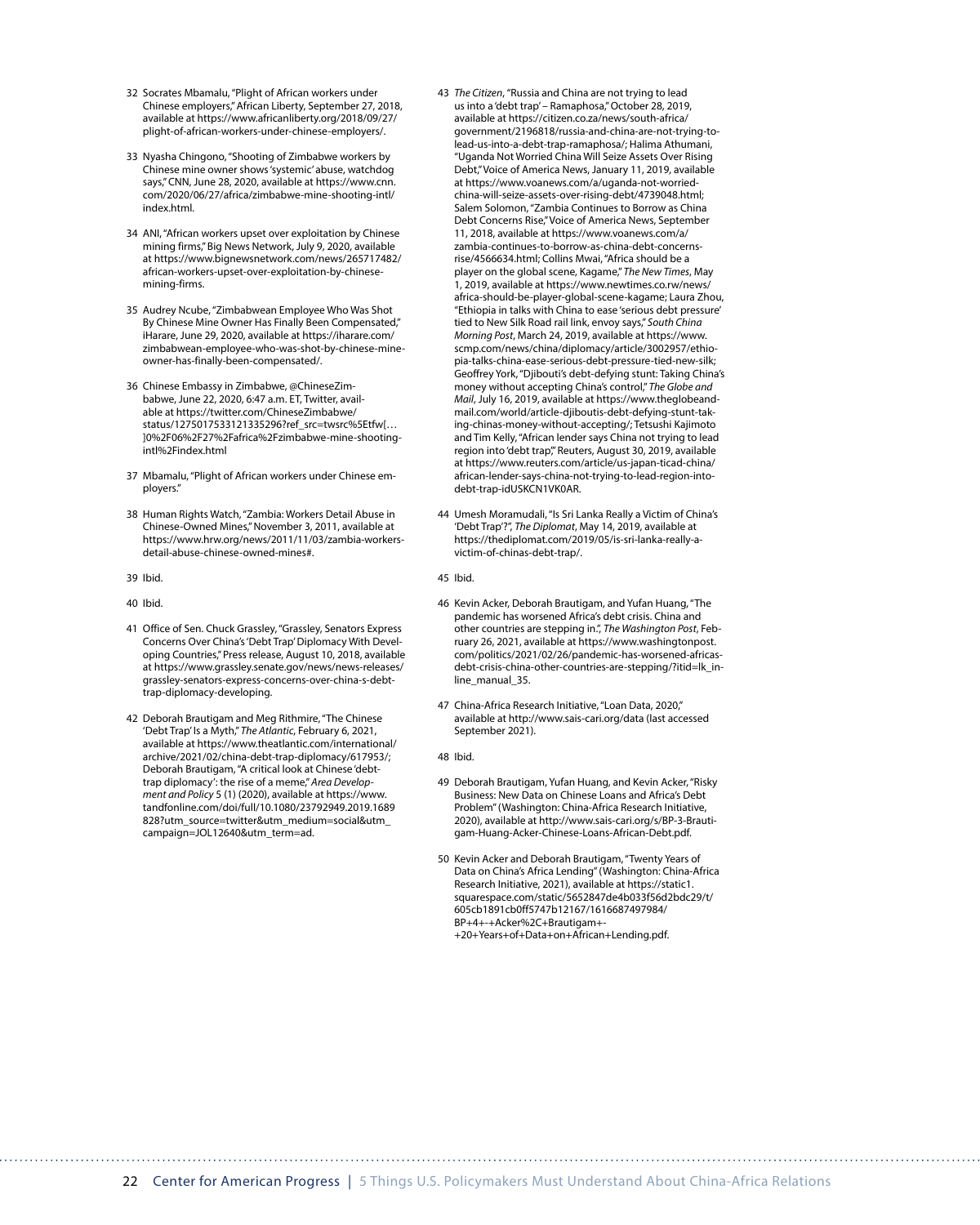- 51 It is important to make this distinction because Angola is one of China's major oil suppliers, and Chinese banks have long provided oil-collateralized loans to the Angolan government and its state-owned oil company Sonangol. These are repaid through oil exports. To meet balance-ofpayments problems caused by the price of oil plummeting in 2014, Angola negotiated a large infusion of finance in 2016. Jordan Link, "Neither Tightening Nor Loosening the Belt: Chinese Lending to African BRI Signatories," China-Africa Research Initiative China in Africa The Real Story blog, April 24, 2019, available at [http://www.chinaafrica](http://www.chinaafricarealstory.com/2019/04/neither-tightening-or-loosening-belt.html)[realstory.com/2019/04/neither-tightening-or-loosening](http://www.chinaafricarealstory.com/2019/04/neither-tightening-or-loosening-belt.html)[belt.html;](http://www.chinaafricarealstory.com/2019/04/neither-tightening-or-loosening-belt.html) Acker and Brautigam, "Twenty Years of Data on China's Africa Lending."
- 52 Ibid.

53 China-Africa Research Initiative, "Loan Data, 2020."

- 54 Anna Gelpern and others, "How China Lends: A Rare Look into 100 Debt Contracts with Foreign Governments" (Williamsburg, VA: AidData and others, 2021), available at <https://docs.aiddata.org/reports/how-china-lends.html>.
- 55 Ibid.
- 56 Ibid.
- 57 Jeff Mason and Michael Martina, "U.S. warned Brazil that Huawei would leave it 'high and dry' on 5G," Reuters, August 9, 2021, available at [https://www.reuters.com/](https://www.reuters.com/technology/us-warned-brazil-about-chinas-huawei-5g-network-white-house-official-2021-08-09/) [technology/us-warned-brazil-about-chinas-huawei-5g](https://www.reuters.com/technology/us-warned-brazil-about-chinas-huawei-5g-network-white-house-official-2021-08-09/)[network-white-house-official-2021-08-09/.](https://www.reuters.com/technology/us-warned-brazil-about-chinas-huawei-5g-network-white-house-official-2021-08-09/)
- 58 Jan Cronje, "Ramaphosa says US 'clearly jealous' of Huawei," fin24, July 5, 2019, available at [https://www.news24.com/](https://www.news24.com/fin24/companies/financial-services/ramaphosa-says-us-clearly-jealous-of-huawei-20190705) [fin24/companies/financial-services/ramaphosa-says-us](https://www.news24.com/fin24/companies/financial-services/ramaphosa-says-us-clearly-jealous-of-huawei-20190705)[clearly-jealous-of-huawei-20190705.](https://www.news24.com/fin24/companies/financial-services/ramaphosa-says-us-clearly-jealous-of-huawei-20190705)
- 59 Brian Ngugi, "Kenya dismisses US in Chinese 5G spy claims," *Business Daily Africa*, March 29, 2011, available at [https://](https://www.businessdailyafrica.com/bd/economy/kenya-dismisses-us-chinese-5g-spy-claims-3339998) [www.businessdailyafrica.com/bd/economy/kenya-dismiss](https://www.businessdailyafrica.com/bd/economy/kenya-dismisses-us-chinese-5g-spy-claims-3339998)[es-us-chinese-5g-spy-claims-3339998.](https://www.businessdailyafrica.com/bd/economy/kenya-dismisses-us-chinese-5g-spy-claims-3339998)
- 60 W. Gyude Moore, "African countries should stay loyal to China's troubled Huawei—regardless of Trump," Quartz Africa, May 27, 2019, available at [https://qz.com/](https://qz.com/africa/1629078/africa-will-stay-loyal-to-chinas-huawei-regardless-of-trump/) [africa/1629078/africa-will-stay-loyal-to-chinas-huawei](https://qz.com/africa/1629078/africa-will-stay-loyal-to-chinas-huawei-regardless-of-trump/)[regardless-of-trump/.](https://qz.com/africa/1629078/africa-will-stay-loyal-to-chinas-huawei-regardless-of-trump/)
- 61 *South China Morning Post*, "Huawei strengthens foothold in Africa to offset US ban," June 9, 2019, available at
- [https://www.scmp.com/news/world/africa/article/3013717/](https://www.scmp.com/news/world/africa/article/3013717/huawei-strengthens-foothold-africa-amid-us-ban) [huawei-strengthens-foothold-africa-amid-us-ban.](https://www.scmp.com/news/world/africa/article/3013717/huawei-strengthens-foothold-africa-amid-us-ban)
- 62 Melanie Hart and Jordan Link, "There Is a Solution to the Huawei Challenge" (Washington: Center for American Progress, 2020), available at
- [https://www.americanprogress.org/issues/security/re](https://www.americanprogress.org/issues/security/reports/2020/10/14/491476/solution-huawei-challenge/)[ports/2020/10/14/491476/solution-huawei-challenge/.](https://www.americanprogress.org/issues/security/reports/2020/10/14/491476/solution-huawei-challenge/)
- 63 Ibid.
- 64 Cobus van Staden, "How the U.S. can eclipse China in the battle over Africa," Politico, April 22, 2021, available at [https://www.politico.com/newsletters/politico-china](https://www.politico.com/newsletters/politico-china-watcher/2021/04/22/how-biden-can-win-over-africa-in-battle-with-china-492553)[watcher/2021/04/22/how-biden-can-win-over-africa-in](https://www.politico.com/newsletters/politico-china-watcher/2021/04/22/how-biden-can-win-over-africa-in-battle-with-china-492553)[battle-with-china-492553](https://www.politico.com/newsletters/politico-china-watcher/2021/04/22/how-biden-can-win-over-africa-in-battle-with-china-492553).
- 65 Global Development Policy Center, "China's Global Energy Finance, 2020," available at https://www.bu.edu/cgef/ - /all/ EnergySource/Coal (last accessed September 2021); China-Africa Research Initiative, "Loan Data, 2020."
- 66 China-Africa Research Initiative, "Loan Data, 2020."
- 67 Stacey Knott, "Mining Ghana's bauxite would bring in billions from China. But it could also taint the water for 5 million people.", *The Washington Post*, October 28, 2019, available at [https://www.washingtonpost.com/](https://www.washingtonpost.com/world/africa/mining-ghanas-bauxite-would-bring-in-billions-from-china-but-it-could-also-taint-the-water-for-5-million-people/2019/10/25/e4726518-e3a7-11e9-b0a6-3d03721b85ef_story.html) [world/africa/mining-ghanas-bauxite-would-bring-in](https://www.washingtonpost.com/world/africa/mining-ghanas-bauxite-would-bring-in-billions-from-china-but-it-could-also-taint-the-water-for-5-million-people/2019/10/25/e4726518-e3a7-11e9-b0a6-3d03721b85ef_story.html)[billions-from-china-but-it-could-also-taint-the-water-for-](https://www.washingtonpost.com/world/africa/mining-ghanas-bauxite-would-bring-in-billions-from-china-but-it-could-also-taint-the-water-for-5-million-people/2019/10/25/e4726518-e3a7-11e9-b0a6-3d03721b85ef_story.html)[5-million-people/2019/10/25/e4726518-e3a7-11e9-b0a6-](https://www.washingtonpost.com/world/africa/mining-ghanas-bauxite-would-bring-in-billions-from-china-but-it-could-also-taint-the-water-for-5-million-people/2019/10/25/e4726518-e3a7-11e9-b0a6-3d03721b85ef_story.html) [3d03721b85ef\\_story.html.](https://www.washingtonpost.com/world/africa/mining-ghanas-bauxite-would-bring-in-billions-from-china-but-it-could-also-taint-the-water-for-5-million-people/2019/10/25/e4726518-e3a7-11e9-b0a6-3d03721b85ef_story.html)
- 68 Human Rights Watch, "Guinea: Bauxite Mining Boom Threatens Rights," October 4, 2018, available at [https://](https://www.hrw.org/news/2018/10/04/guinea-bauxite-mining-boom-threatens-rights) [www.hrw.org/news/2018/10/04/guinea-bauxite-mining](https://www.hrw.org/news/2018/10/04/guinea-bauxite-mining-boom-threatens-rights)[boom-threatens-rights#.](https://www.hrw.org/news/2018/10/04/guinea-bauxite-mining-boom-threatens-rights)
- 69 Amnesty International, "Mozambique: 'Our lives mean nothing': The human cost of Chinese Mining in Nagonha, Mozambique" (London: 2018), available at [https://www.](https://www.amnesty.org/en/documents/afr41/7851/2018/en/) [amnesty.org/en/documents/afr41/7851/2018/en/](https://www.amnesty.org/en/documents/afr41/7851/2018/en/).
- 70 Ibid.
- 71 Environmental Investigation Agency, "Historic Endangered Timber Smuggling Case Revealed Between Nigeria and China," Press release, November 9, 2017, available at [https://eia-global.org/press-releases/historic-endangered](https://eia-global.org/press-releases/historic-endangered-timber-smuggling-case-revealed-between-nigeria-and-china)[timber-smuggling-case-revealed-between-nigeria-and](https://eia-global.org/press-releases/historic-endangered-timber-smuggling-case-revealed-between-nigeria-and-china)[china.](https://eia-global.org/press-releases/historic-endangered-timber-smuggling-case-revealed-between-nigeria-and-china)
- 72 Environmental Justice Foundation, "China's Hidden Fleet in West Africa" (London: 2018), available at [https://ejfoun](https://ejfoundation.org/reports/chinas-hidden-fleet-in-west-africa-a-spotlight-on-illegal-practices-within-ghanas-industrial-trawl-sector)[dation.org/reports/chinas-hidden-fleet-in-west-africa-a](https://ejfoundation.org/reports/chinas-hidden-fleet-in-west-africa-a-spotlight-on-illegal-practices-within-ghanas-industrial-trawl-sector)[spotlight-on-illegal-practices-within-ghanas-industrial](https://ejfoundation.org/reports/chinas-hidden-fleet-in-west-africa-a-spotlight-on-illegal-practices-within-ghanas-industrial-trawl-sector)[trawl-sector.](https://ejfoundation.org/reports/chinas-hidden-fleet-in-west-africa-a-spotlight-on-illegal-practices-within-ghanas-industrial-trawl-sector)
- 73 Kate Hodal, "Illegal fishing by foreign trawlers costs Ghana \$50m a year, researchers say," *The Guardian*,June 17, 2019, available at [https://www.theguardian.com/environ](https://www.theguardian.com/environment/2019/jun/17/illegal-fishing-by-foreign-trawlers-costs-ghana-50-million-dollars-a-year-researchers-say)[ment/2019/jun/17/illegal-fishing-by-foreign-trawlers](https://www.theguardian.com/environment/2019/jun/17/illegal-fishing-by-foreign-trawlers-costs-ghana-50-million-dollars-a-year-researchers-say)[costs-ghana-50-million-dollars-a-year-researchers-say](https://www.theguardian.com/environment/2019/jun/17/illegal-fishing-by-foreign-trawlers-costs-ghana-50-million-dollars-a-year-researchers-say).
- 74 Environmental Justice Foundation, "China's Hidden Fleet in West Africa."
- 75 Rachel Nuwer, "To Sate China's Demand, African Donkeys Are Stolen and Skinned," *The New York Times*, January 2, 2018, available at [https://www.nytimes.com/2018/01/02/](https://www.nytimes.com/2018/01/02/science/donkeys-africa-china-ejiao.html) [science/donkeys-africa-china-ejiao.html.](https://www.nytimes.com/2018/01/02/science/donkeys-africa-china-ejiao.html)
- 76 Biztech Africa, "China donates \$800,000 in solar street lights to KCCA," July 22, 2014, available at [https://www.](https://www.biztechafrica.com/article/china-donates-800000-solar-street-lights-kcca/8484/) [biztechafrica.com/article/china-donates-800000-solar](https://www.biztechafrica.com/article/china-donates-800000-solar-street-lights-kcca/8484/)[street-lights-kcca/8484/](https://www.biztechafrica.com/article/china-donates-800000-solar-street-lights-kcca/8484/).
- 77 Embassy of the People's Republic of China in the Republic of Zambia, "Yang you ming da shi kao cha lu sa ka tai yang neng mo fang chang xiang mu" ("Ambassador Yang Youming inspects the Lusaka Solar Mill Project"), December 8, 2016, available at [http://zm.chineseembassy.org/chn/](http://zm.chineseembassy.org/chn/sgzxdthxx/t1422549.htm) [sgzxdthxx/t1422549.htm.](http://zm.chineseembassy.org/chn/sgzxdthxx/t1422549.htm)
- 78 Xinhua News, "Kenya launches Chinese-built 50MW solar power plant," December 14, 2019, available at [http://www.](http://www.xinhuanet.com/english/2019-12/14/c_138631435_2.htm) [xinhuanet.com/english/2019-12/14/c\\_138631435\\_2.htm](http://www.xinhuanet.com/english/2019-12/14/c_138631435_2.htm).
- 79 Ministry of Foreign Affairs of the People's Republic of China, "Xi Jinping Attends the General Debate of the 76th Session of the United Nations General Assembly and Delivers an Important Speech," September 22, 2021, available at [https://www.fmprc.gov.cn/mfa\\_eng/zxxx\\_662805/](https://www.fmprc.gov.cn/mfa_eng/zxxx_662805/t1909172.shtml) [t1909172.shtml](https://www.fmprc.gov.cn/mfa_eng/zxxx_662805/t1909172.shtml).
- 80 Ying Xia, "Wealth from Waste? Chinese Investments and Technology Transfer in the Tanzanian Plastic Recycling Industry" (Washington: China-Africa Research Initiative, 2019), available at [https://static1.squarespace.com/](https://static1.squarespace.com/static/5652847de4b033f56d2bdc29/t/5cdc2b0d8a9a0100011b02cf/1557932813533/PB-2019-06-XIA-Tanzania-Plastic-Recycling.pdf) [static/5652847de4b033f56d2bdc29/t/5cdc2b0d8a9a01](https://static1.squarespace.com/static/5652847de4b033f56d2bdc29/t/5cdc2b0d8a9a0100011b02cf/1557932813533/PB-2019-06-XIA-Tanzania-Plastic-Recycling.pdf) [00011b02cf/1557932813533/PB-2019-06-XIA-Tanzania-](https://static1.squarespace.com/static/5652847de4b033f56d2bdc29/t/5cdc2b0d8a9a0100011b02cf/1557932813533/PB-2019-06-XIA-Tanzania-Plastic-Recycling.pdf)[Plastic-Recycling.pdf.](https://static1.squarespace.com/static/5652847de4b033f56d2bdc29/t/5cdc2b0d8a9a0100011b02cf/1557932813533/PB-2019-06-XIA-Tanzania-Plastic-Recycling.pdf)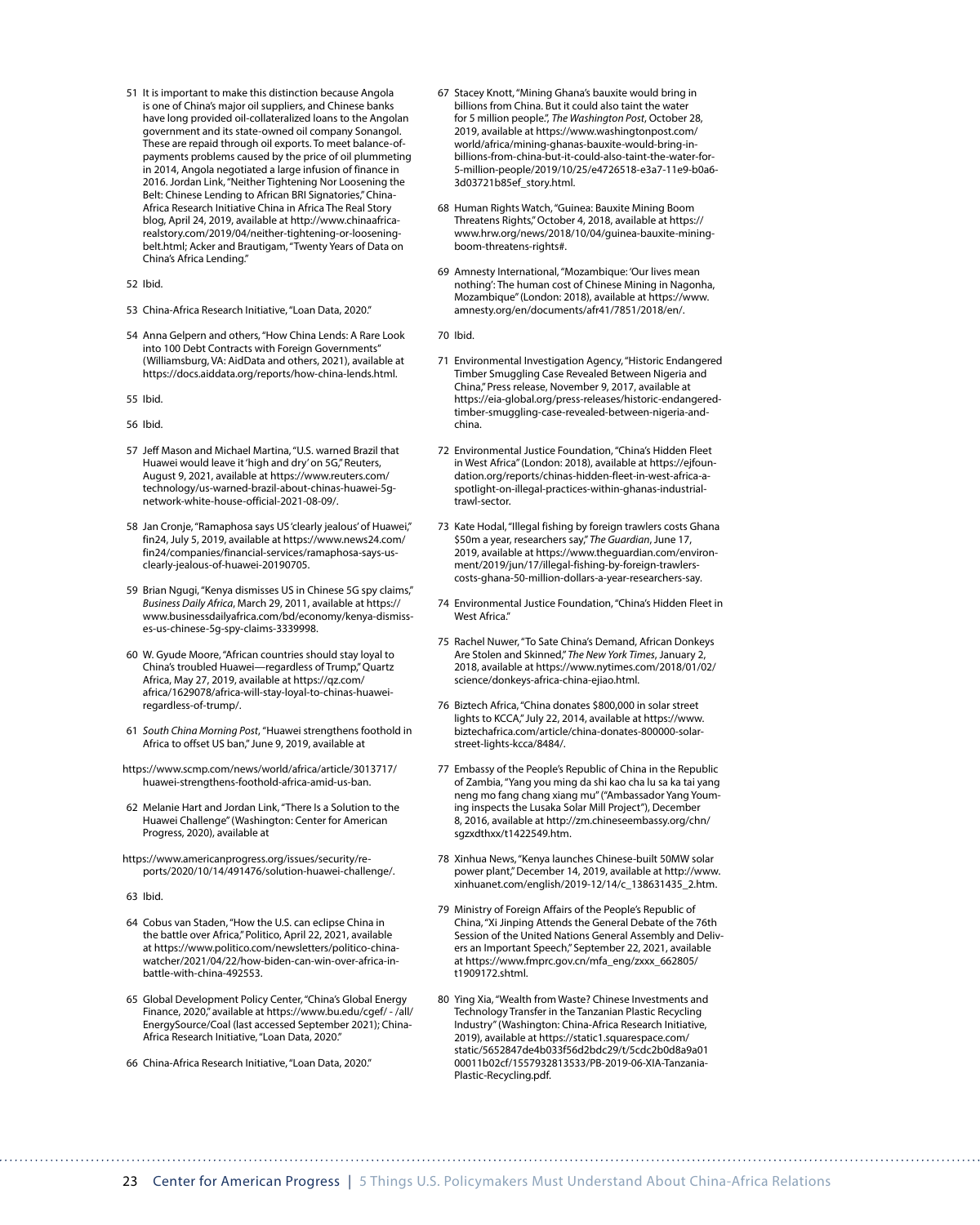81 Ibid.

- 82 African Union and Africa Centres for Disease Control and Prevention, "COVID-19 Vaccination," available at [https://afri](https://africacdc.org/covid-19-vaccination/)[cacdc.org/covid-19-vaccination/](https://africacdc.org/covid-19-vaccination/) (last accessed September 2021).
- 83 Bridge Consulting, "China COVID-19 Vaccine Tracker," available at [https://bridgebeijing.com/our-publications/](https://bridgebeijing.com/our-publications/our-publications-1/china-covid-19-vaccines-tracker/) [our-publications-1/china-covid-19-vaccines-tracker/](https://bridgebeijing.com/our-publications/our-publications-1/china-covid-19-vaccines-tracker/) (last accessed September 2021).
- 84 Judd Devermont, Aubrey Hruby, and W. Gyude Moore, "Opinion: Don't repeat Trump's mistake on trade with African nations," Devex, June 10, 2021, available at [https://](https://www.devex.com/news/opinion-don-t-repeat-trump-s-mistake-on-trade-with-african-nations-100066) [www.devex.com/news/opinion-don-t-repeat-trump-s](https://www.devex.com/news/opinion-don-t-repeat-trump-s-mistake-on-trade-with-african-nations-100066)[mistake-on-trade-with-african-nations-100066.](https://www.devex.com/news/opinion-don-t-repeat-trump-s-mistake-on-trade-with-african-nations-100066)
- 85 Power Africa, "The Power of Partnership, Our Model at Work" (Washington: 2020), available at [https://www.usaid.](https://www.usaid.gov/sites/default/files/documents/Power-Africa-2020-Annual-Report-March30.pdf) [gov/sites/default/files/documents/Power-Africa-2020-An](https://www.usaid.gov/sites/default/files/documents/Power-Africa-2020-Annual-Report-March30.pdf)[nual-Report-March30.pdf;](https://www.usaid.gov/sites/default/files/documents/Power-Africa-2020-Annual-Report-March30.pdf) U.S. Agency for International Development, "Electrify Africa Act of 2015 - Report to Congress" (Washington: 2016), available at [https://www.](https://www.usaid.gov/open/electrify-africa/2016) [usaid.gov/open/electrify-africa/2016.](https://www.usaid.gov/open/electrify-africa/2016)
- 86 Bureau of Educational and Cultural Affairs Exchange Programs, "International Visitor Leadership Program (IVLP)," available at [https://exchanges.state.gov/non-us/program/](https://exchanges.state.gov/non-us/program/international-visitor-leadership-program-ivlp) [international-visitor-leadership-program-ivlp](https://exchanges.state.gov/non-us/program/international-visitor-leadership-program-ivlp) (last accessed September 2021).
- 87 Hart and Link, "There Is a Solution to the Huawei Challenge."